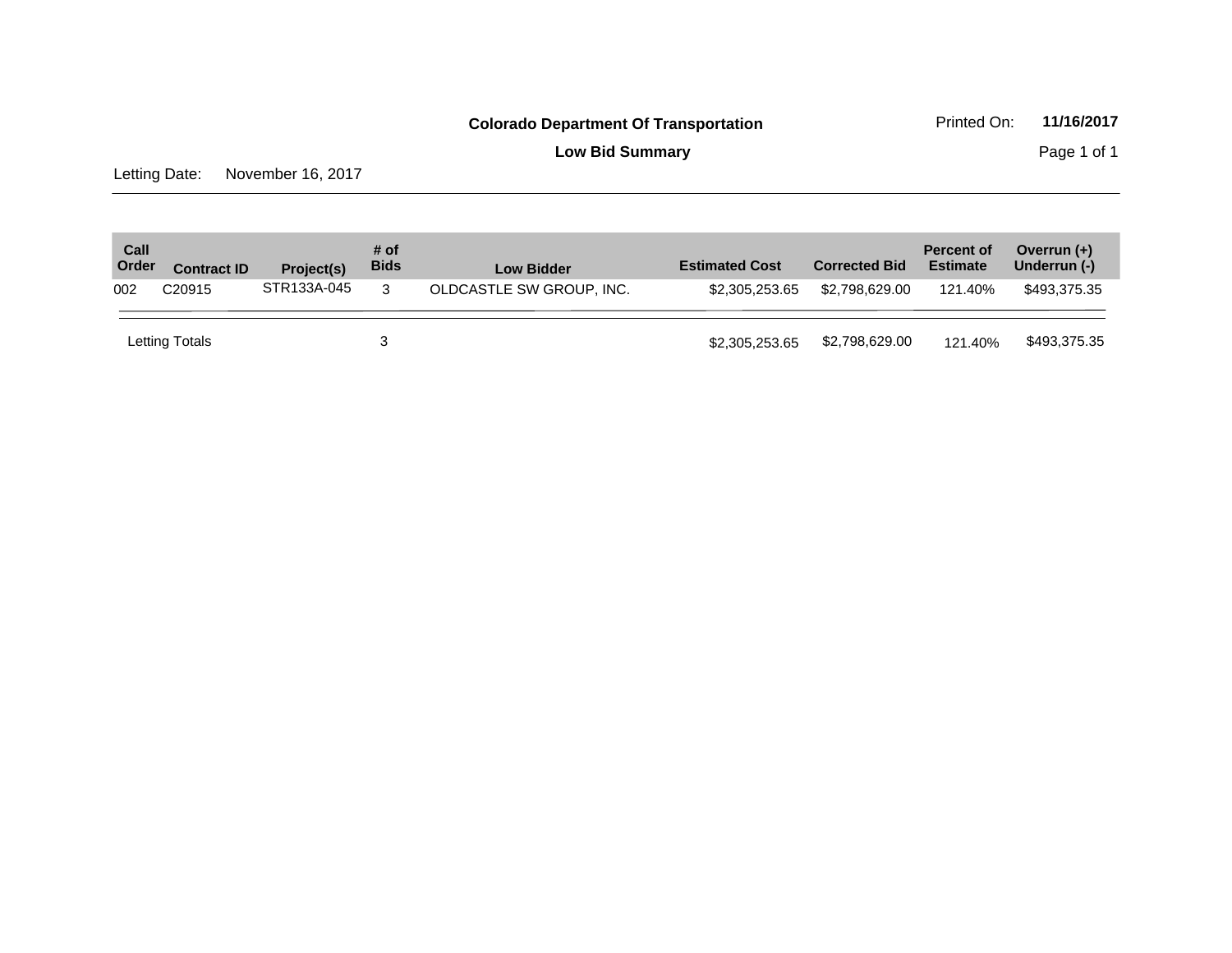|                      |                   |              | <b>Colorado Department Of Transportation</b>      | Printed On:      | 11/16/2017              |  |
|----------------------|-------------------|--------------|---------------------------------------------------|------------------|-------------------------|--|
|                      |                   |              | Page 1 of 1                                       |                  |                         |  |
| Letting No:          | 20171116          | Contract ID: | C20915                                            |                  | Project(s): STR133A-045 |  |
| Letting Date:        | November 16, 2017 | Region:      | 3                                                 |                  |                         |  |
| Letting Time:        | 10:00 AM          |              | Contract Time: 09/18/18 COMPLETION<br><b>DATE</b> | Counties: PITKIN |                         |  |
| Contract Description |                   |              |                                                   |                  |                         |  |

| Rank | <b>Vendor ID</b> | <b>Vendor Name</b>              | <b>Total Bid</b> | <b>Percent Of</b><br><b>Low Bid</b> | <b>Percent Of</b><br><b>Estimate</b> |
|------|------------------|---------------------------------|------------------|-------------------------------------|--------------------------------------|
| 0    | -EST-            | <b>Engineer's Estimate</b>      | \$2,305,253.65   | 82.37%                              | 100.00%                              |
|      | 672A             | OLDCASTLE SW GROUP, INC.        | \$2,798,629.00   | 100.00%                             | 121.40%                              |
| 2    | 160A             | KIRKLAND CONSTRUCTION, L.L.L.P. | \$2,950,725.36   | 105.43%                             | 128.00%                              |
| 3    | 005A             | A and S CONSTRUCTION CO.        | \$2,969,965.30   | 106.12%                             | 128.83%                              |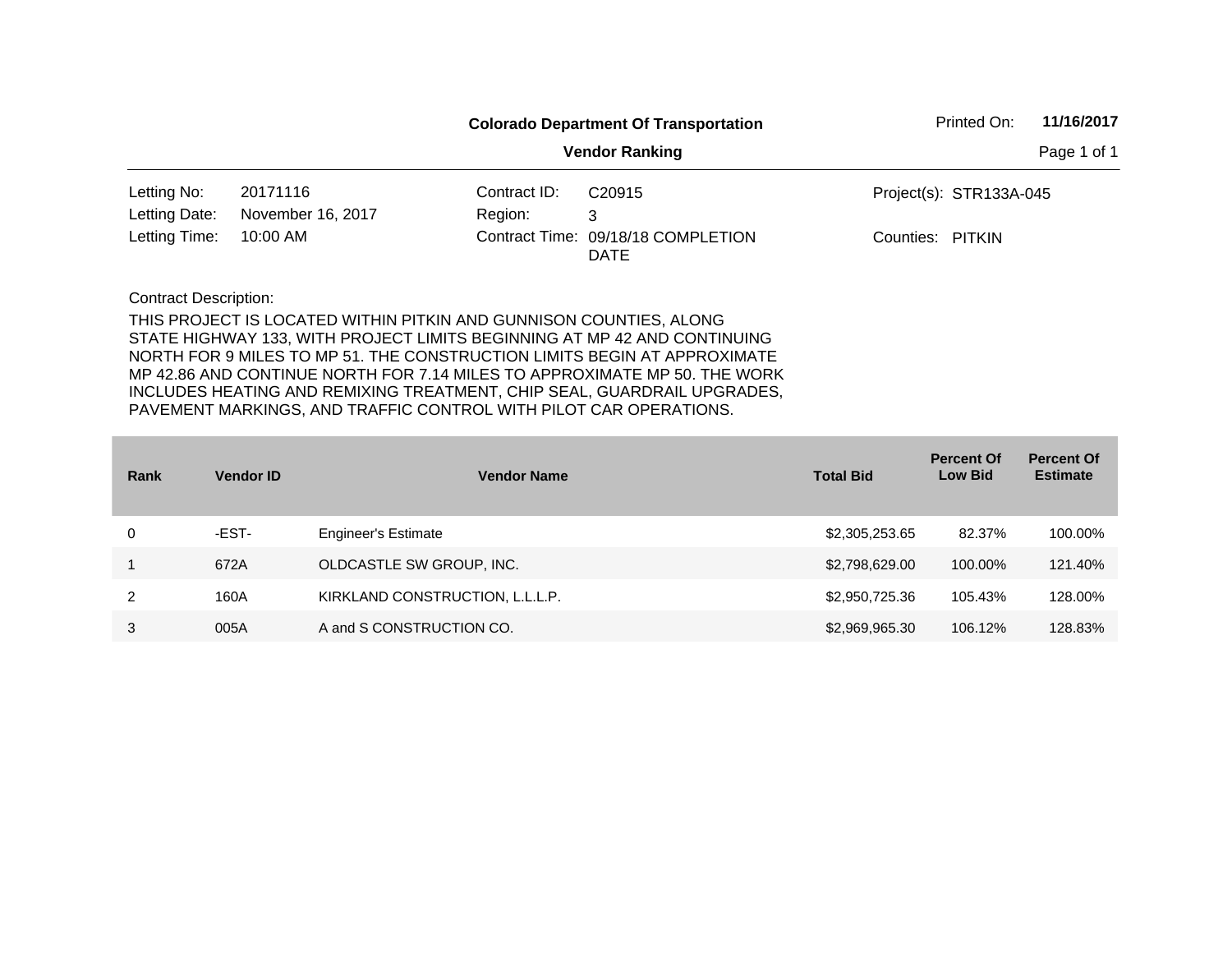**Quantity Unit Price Unit Price Ext** Item Code Description Quantity Unit Price Amount Unit Price Amount Unit Price **Ext Unit Price Amount Ext Amount (0) -EST-Engineer's Estimate (1) 672A OLDCASTLE SW GROUP, INC. (2) 160A KIRKLAND CONSTRUCTION, LLLP Description SECTION:** 0001 BID ITEMS **LCC:** 202-00090 Removal of Delineator 15.000 EACH 8.00000 120.00 15.00000 225.00 6.00000 90.00 202-01130 Removal of Guardrail Type 3 11,304.000 LF 5.00000 56,520.00 3.50000 39,564.00 3.50000 39,564.00 202-01140 Removal of Guardrail Type 4 850.000 LF 20.00000 17,000.00 9.00000 7,650.00 45.00000 38,250.00 202-01170 Removal of Guardrail Type 7 240.000 LF 50.00000 12,000.00 12.00000 2,880.00 35.00000 8,400.00 202-01300 Removal of End Anchorage 56.000 EACH 200.00000 11,200.00 190.00000 10,640.00 220.00000 12,320.00 203-01140 Rolling 20.000 HOUR 100.00000 2,000.00 90.00000 1,800.00 110.00000 2,200.00 203-01500 Blading 40.000 HOUR 150.00000 6,000.00 125.00000 5,000.00 185.00000 7,400.00 203-01582 Truck (Dump) 40.000 HOUR 115.00000 4,600.00 100.00000 4,000.00 115.00000 4,600.00 203-01594 Combination Loader 20.000 HOUR 125.00000 2,500.00 90.00000 1,800.00 125.00000 2,500.00 203-01597 Potholing 40.000 HOUR 250.00000 10,000.00 360.00000 14,400.00 275.00000 11,000.00 203-01620 Sweeping 20.000 HOUR 100.00000 2,000.00 125.00000 2,500.00 260.00000 5,200.00 203-02330 Laborer 40.000 HOUR 60.00000 2,400.00 40.00000 1,600.00 55.00000 2,200.00 208-00035 Aggregate Bag 100.000 LF 8.00000 800.00 20.00000 2,000.00 12.00000 1,200.00 208-00103 Removal and Disposal of Sediment (Labor) 30.000 HOUR 60.00000 1,800.00 40.00000 1,200.00 66.00000 1,980.00 **Tabulation of Bids Page 1 of 8** 10:00 AM Counties: PITKIN Letting Date: November 16, 2017 Region: 3 C20915 Region: Letting Time: Letting No: 20171116 Contract ID: Counties: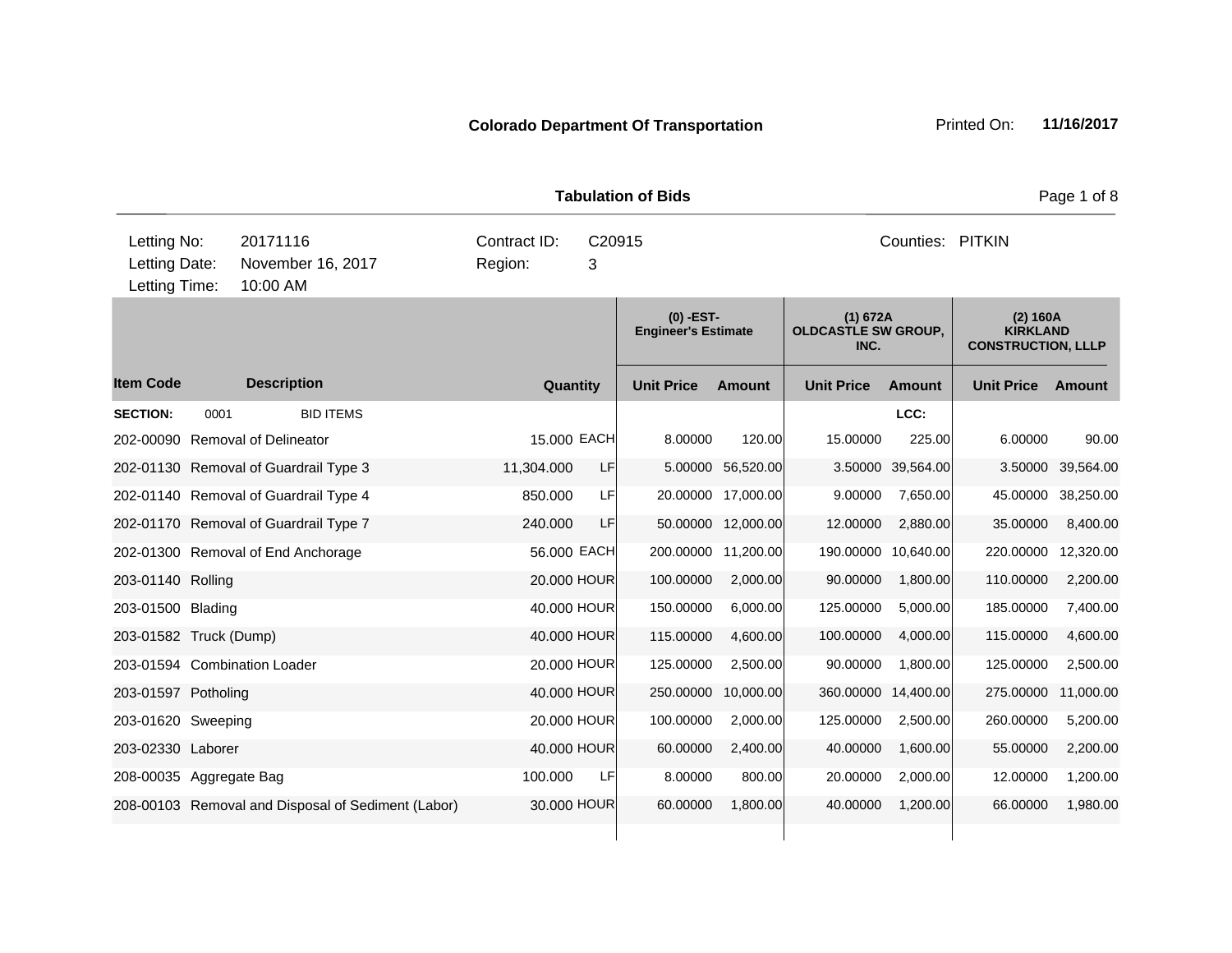| <b>Tabulation of Bids</b>            |         |                    |                                                 |              |            |                                           |                     |                                                |                      | Page 2 of 8                                              |                      |
|--------------------------------------|---------|--------------------|-------------------------------------------------|--------------|------------|-------------------------------------------|---------------------|------------------------------------------------|----------------------|----------------------------------------------------------|----------------------|
| Letting No:                          |         | 20171116           |                                                 | Contract ID: |            | C20915                                    |                     |                                                | Counties: PITKIN     |                                                          |                      |
| Letting Date:<br>Letting Time:       |         | 10:00 AM           | November 16, 2017                               | Region:      | 3          |                                           |                     |                                                |                      |                                                          |                      |
|                                      |         |                    |                                                 |              |            |                                           |                     |                                                |                      |                                                          |                      |
|                                      |         |                    |                                                 |              |            | $(0)$ -EST-<br><b>Engineer's Estimate</b> |                     | (1) 672A<br><b>OLDCASTLE SW GROUP,</b><br>INC. |                      | (2) 160A<br><b>KIRKLAND</b><br><b>CONSTRUCTION, LLLP</b> |                      |
| <b>Item Code</b>                     |         | <b>Description</b> |                                                 |              | Quantity   | <b>Unit Price</b>                         | Amount              | <b>Unit Price</b>                              | <b>Amount</b>        | <b>Unit Price</b>                                        | Amount               |
| <b>SECTION:</b>                      | 0001    |                    | <b>BID ITEMS</b>                                |              |            |                                           |                     |                                                | LCC:                 |                                                          |                      |
|                                      |         |                    | 304-06000 Aggregate Base Course (Class 6)       | 1.500.000    | <b>TON</b> |                                           | 46.00000 69,000.00  |                                                | 44.00000 66,000.00   |                                                          | 42.00000 63,000.00   |
|                                      |         |                    | 403-00720 Hot Mix Asphalt (Patching) (Asphalt)  | 250.000      | <b>TON</b> |                                           | 200.00000 50,000.00 |                                                | 230.00000 57,500.00  | 235.00000 58,750.00                                      |                      |
| 403-09500 Furnish Hot Mix Asphalt    |         |                    |                                                 | 1,310.000    | <b>TON</b> |                                           | 80.00000 104,800.00 |                                                | 150.00000 196,500.00 |                                                          | 107.00000 140,170.00 |
|                                      |         |                    | 405-00100 Heating and Remixing Treatment        | 108,308.000  | <b>SY</b>  |                                           | 5.80000 628,186.40  |                                                | 6.00000 649,848.00   |                                                          | 8.17000 884,876.36   |
|                                      |         |                    | 409-01010 Cover Coat Material (Type I)          | 1,799.000    | <b>TON</b> |                                           | 30.00000 53,970.00  |                                                | 55.00000 98,945.00   |                                                          | 100.00000 179,900.00 |
|                                      | $58-28$ |                    | 411-03352 Asphalt Cement Performance Grade (PG  | 80.000       | <b>TON</b> |                                           | 550.00000 44,000.00 |                                                | 475.00000 38,000.00  |                                                          | 527.00000 42,160.00  |
|                                      |         |                    | 411-10216 Emulsified Asphalt (CRS-2P)           | 65,122.000   | GAL        |                                           | 2.00000 130,244.00  |                                                | 1.50000 97,683.00    |                                                          | 2.00000 130,244.00   |
| 411-90010 Asphalt Rejuvenating Agent |         |                    |                                                 | 7,135.000    | GAL        |                                           | 3.75000 26,756.25   |                                                | 3.00000 21,405.00    |                                                          | 3.60000 25,686.00    |
| 606-00301                            | MGS)    |                    | Guardrail Type 3 (6-3 Post Spacing) (31 IN.     | 11,174.000   | LF         |                                           | 28.00000 312,872.00 |                                                | 24.00000 268,176.00  |                                                          | 28.00000 312,872.00  |
|                                      |         |                    | 606-00716 Guardrail Type 7 (Style CA) (Special) | 990.000      | LF         |                                           | 95.00000 94,050.00  |                                                | 140.00000 138,600.00 | 140.00000 138,600.00                                     |                      |
| 606-01370 Transition Type 3G         |         |                    |                                                 |              | 8.000 EACH | 1,500.00000 12,000.00                     |                     | 2,000.00000 16,000.00                          |                      | 2,200.00000 17,600.00                                    |                      |
| 606-01385 Transition Type 3J         |         |                    |                                                 |              | 1.000 EACH | 2,000.00000                               | 2,000.00            | 2,000.00000                                    | 2,000.00             | 900.00000                                                | 900.00               |
| 606-01390 End Anchorage Type 3K      |         |                    |                                                 |              | 1.000 EACH | 2,500.00000                               | 2,500.00            | 2,200.00000                                    | 2,200.00             | 2,100.00000                                              | 2,100.00             |
| 606-02003 End Anchorage (Nonflared)  |         |                    |                                                 | 10.000 EACH  |            | 2,500.00000                               | 25,000.00           | 3,800.00000 38,000.00                          |                      | 3,800.00000 38,000.00                                    |                      |
|                                      |         |                    |                                                 |              |            |                                           |                     |                                                |                      |                                                          |                      |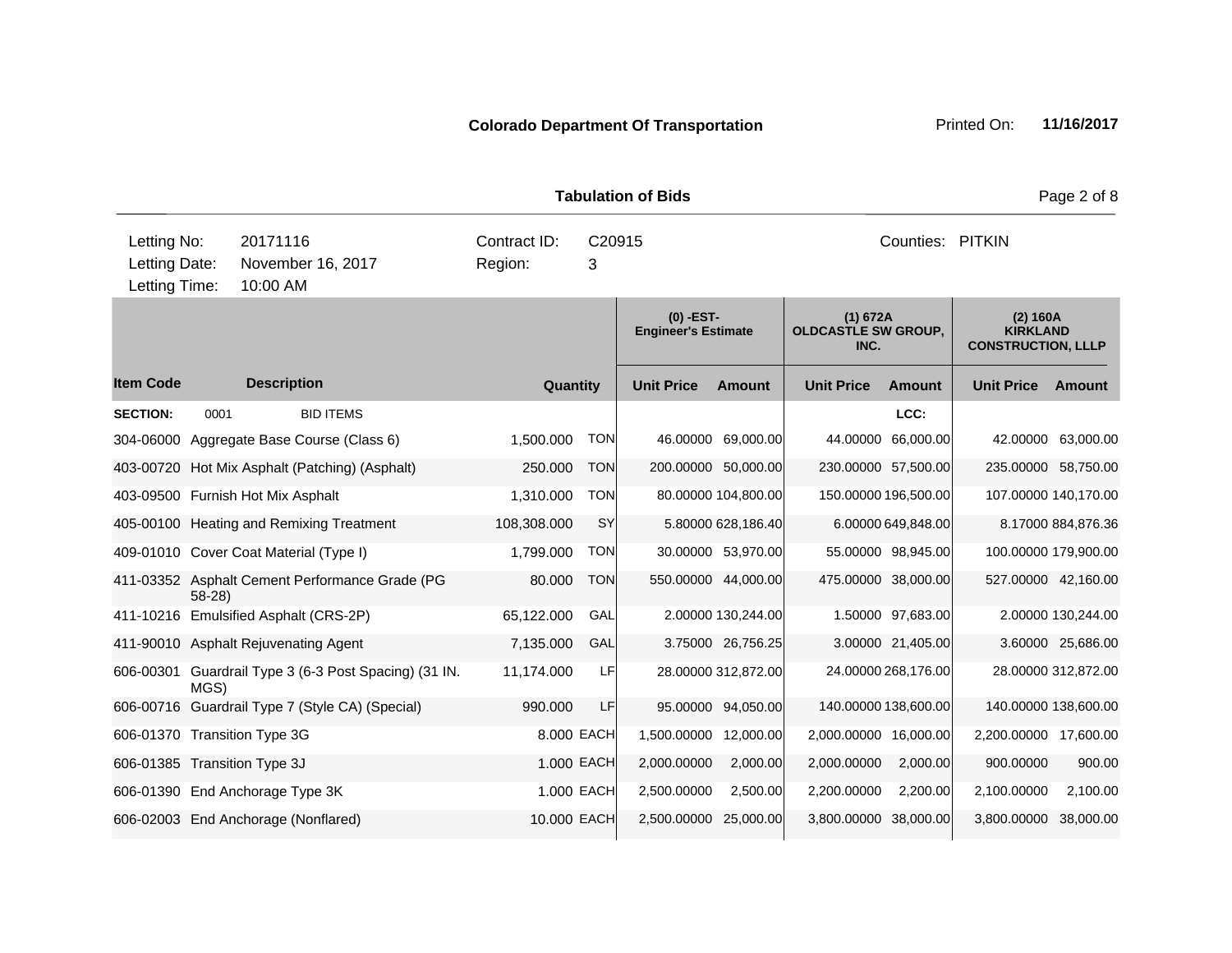| <b>Tabulation of Bids</b>                     |          |                      |                                                       |                         |             |                                           |                    |                                                |                    |                                                          | Page 3 of 8        |
|-----------------------------------------------|----------|----------------------|-------------------------------------------------------|-------------------------|-------------|-------------------------------------------|--------------------|------------------------------------------------|--------------------|----------------------------------------------------------|--------------------|
| Letting No:<br>Letting Date:<br>Letting Time: |          | 20171116<br>10:00 AM | November 16, 2017                                     | Contract ID:<br>Region: | C20915<br>3 |                                           |                    |                                                | Counties: PITKIN   |                                                          |                    |
|                                               |          |                      |                                                       |                         |             | $(0)$ -EST-<br><b>Engineer's Estimate</b> |                    | (1) 672A<br><b>OLDCASTLE SW GROUP,</b><br>INC. |                    | (2) 160A<br><b>KIRKLAND</b><br><b>CONSTRUCTION, LLLP</b> |                    |
| <b>Item Code</b>                              |          | <b>Description</b>   |                                                       | Quantity                |             | <b>Unit Price</b>                         | Amount             | <b>Unit Price</b>                              | <b>Amount</b>      | <b>Unit Price</b>                                        | Amount             |
| <b>SECTION:</b>                               | 0001     |                      | <b>BID ITEMS</b>                                      |                         |             |                                           |                    |                                                | LCC:               |                                                          |                    |
| 606-02005 End Anchorage (Flared)              |          |                      |                                                       | 46.000 EACH             |             | 2,500.00000 115,000.00                    |                    | 6,000.00000 276,000.00                         |                    | 3,200.00000 147,200.00                                   |                    |
| 612-00001                                     |          | Delineator (Type I)  |                                                       | 15.000 EACH             |             | 24.00000                                  | 360.00             | 24.00000                                       | 360.00             | 25.00000                                                 | 375.00             |
| 612-00002 Delineator (Type II)                |          |                      |                                                       | 15.000 EACH             |             | 26.00000                                  | 390.00             | 28.00000                                       | 420.00             | 26.00000                                                 | 390.00             |
| 612-00003 Delineator (Type III)               |          |                      |                                                       | 15.000 EACH             |             | 28.00000                                  | 420.00             | 32.00000                                       | 480.00             | 27.00000                                                 | 405.00             |
|                                               |          |                      | 620-00001 Field Office (Class 1) Furnish Office Space |                         | 1.000 EACH  | 15,000.00000 15,000.00                    |                    | 24,000.00000 24,000.00                         |                    | 37,000.00000                                             | 37,000.00          |
| 620-00012 Field Laboratory (Class 2)          |          |                      |                                                       |                         | 1.000 EACH  | 17,000.00000 17,000.00                    |                    | 24,000.00000 24,000.00                         |                    | 37,000.00000                                             | 37,000.00          |
| 620-00020 Sanitary Facility                   |          |                      |                                                       |                         | 2.000 EACH  | 2,000.00000                               | 4,000.00           | 2,000.00000                                    | 4,000.00           | 3,400.00000                                              | 6,800.00           |
| 626-00000 Mobilization                        |          |                      |                                                       | 1.000                   | L SI        | 150,000.00000 150,000.00                  |                    | 382,000.00000 382,000.00                       |                    | 294,000.00000 294,000.00                                 |                    |
|                                               |          |                      | 626-01103 Public Information Services (Tier III)      | 1.000                   | L S         | 20,000.00000 20,000.00                    |                    | 6,000.00000                                    | 6,000.00           | 4,000.00000                                              | 4,000.00           |
|                                               |          |                      | 627-00008 Modified Epoxy Pavement Marking             | 820.000                 | GAL         |                                           | 80.00000 65,600.00 |                                                | 76.00000 62,320.00 | 78.00000                                                 | 63,960.00          |
|                                               |          |                      | 627-00011 Pavement Marking Paint (Waterborne)         | 564.000                 | GAL         |                                           | 55.00000 31,020.00 |                                                | 28.00000 15,792.00 |                                                          | 25.00000 14,100.00 |
| 630-00000                                     | Flagging |                      |                                                       | 2,000.000 HOUR          |             | 30.00000                                  | 60,000.00          |                                                | 30.00000 60,000.00 | 28.00000                                                 | 56,000.00          |
| 630-00001 Pilot Car Operation                 |          |                      |                                                       | 480.000 HOUR            |             | 50.00000                                  | 24,000.00          |                                                | 50.00000 24,000.00 | 61.00000                                                 | 29,280.00          |
| 630-00007 Traffic Control Inspection          |          |                      |                                                       | 16.000                  | <b>DAY</b>  | 250.00000                                 | 4,000.00           | 400.00000                                      | 6,400.00           | 220.00000                                                | 3,520.00           |
|                                               |          |                      |                                                       |                         |             |                                           |                    |                                                |                    |                                                          |                    |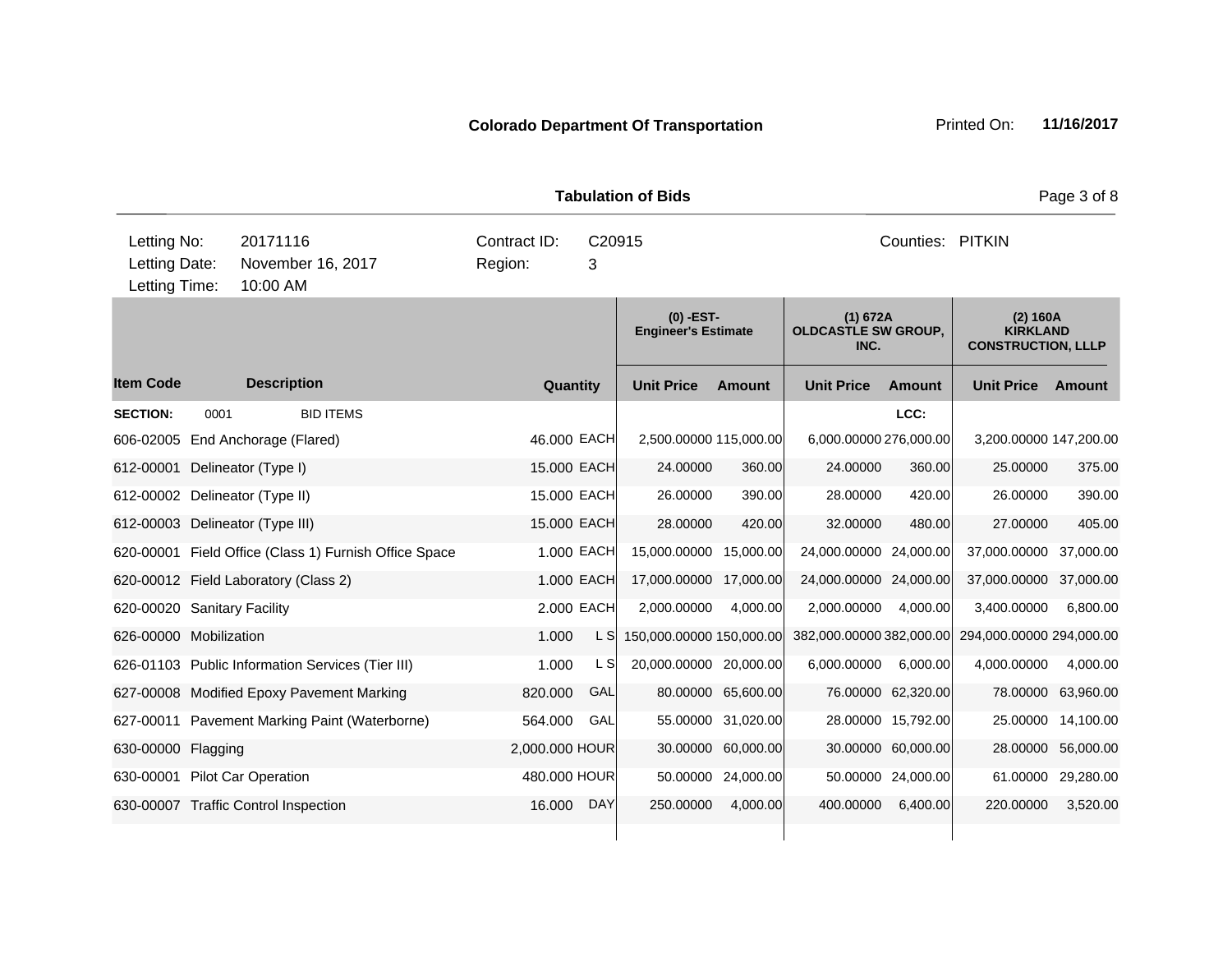**Quantity Unit Price Unit Price Ext** Item Code Description Quantity Unit Price Amount Unit Price Amount Unit Price **Ext Unit Price Amount Ext Amount (0) -EST-Engineer's Estimate (1) 672A OLDCASTLE SW GROUP, INC. (2) 160A KIRKLAND CONSTRUCTION, LLLP Description SECTION:** 0001 BID ITEMS **LCC:** 630-00012 Traffic Control Management 40.000 DAY 750.00000 30,000.00 1,100.00000 44,000.00 900.00000 36,000.00 630-80341 Construction Traffic Sign (Panel Size A) 14.000 EACH 35.00000 490.00 44.00000 616.00 23.00000 322.00 630-80342 Construction Traffic Sign (Panel Size B) 69.000 EACH 45.00000 3,105.00 55.00000 3,795.00 45.00000 3,105.00 630-80344 Construction Traffic Sign (Special) 608.000 SF 25.00000 15,200.00 20.00000 12,160.00 22.00000 13,376.00 630-80359 Portable Message Sign Panel 130.000 DAY 60.00000 7,800.00 90.00000 11,700.00 17.00000 2,210.00 630-80360 Drum Channelizing Device 20.000 EACH 30.00000 600.00 20.00000 400.00 22.00000 440.00 630-80363 Drum Channelizing Device (With Light) (Flashing) 5.000 EACH 35.00000 175.00 24.00000 120.00 40.00000 200.00 630-80364 Drum Channelizing Device (With Light) (Steady Burn) 5.000 EACH 35.00000 175.00 30.00000 150.00 40.00000 200.00 630-80380 Traffic Cone 200.000 EACH 8.00000 1,600.00 12.00000 2,400.00 5.00000 1,000.00 630-80440 Portable Rumble Strips (Temporary) 18.000 EACH 1,500.00000 27,000.00 900.00000 16,200.00 560.00000 10,080.00 630-85041 Mobile Attenuator 80.000 DAY 350.00000 28,000.00 440.00000 35,200.00 225.00000 18,000.00 **Section Totals:** \$2,950,725.36 \$2,950,725.36 \$2,305,253.65 \$2,305,253.65 \$2,798,629.00 \$2,950,725.36 **Contract Grand Totals \$2,305,253.65 \$2,798,629.00 \$2,950,725.36 Tabulation of Bids** Page 4 of 8 10:00 AM Counties: PITKIN Letting Date: November 16, 2017 Region: 3 C20915 Region: Letting Time: Letting No: 20171116 Contract ID: Counties: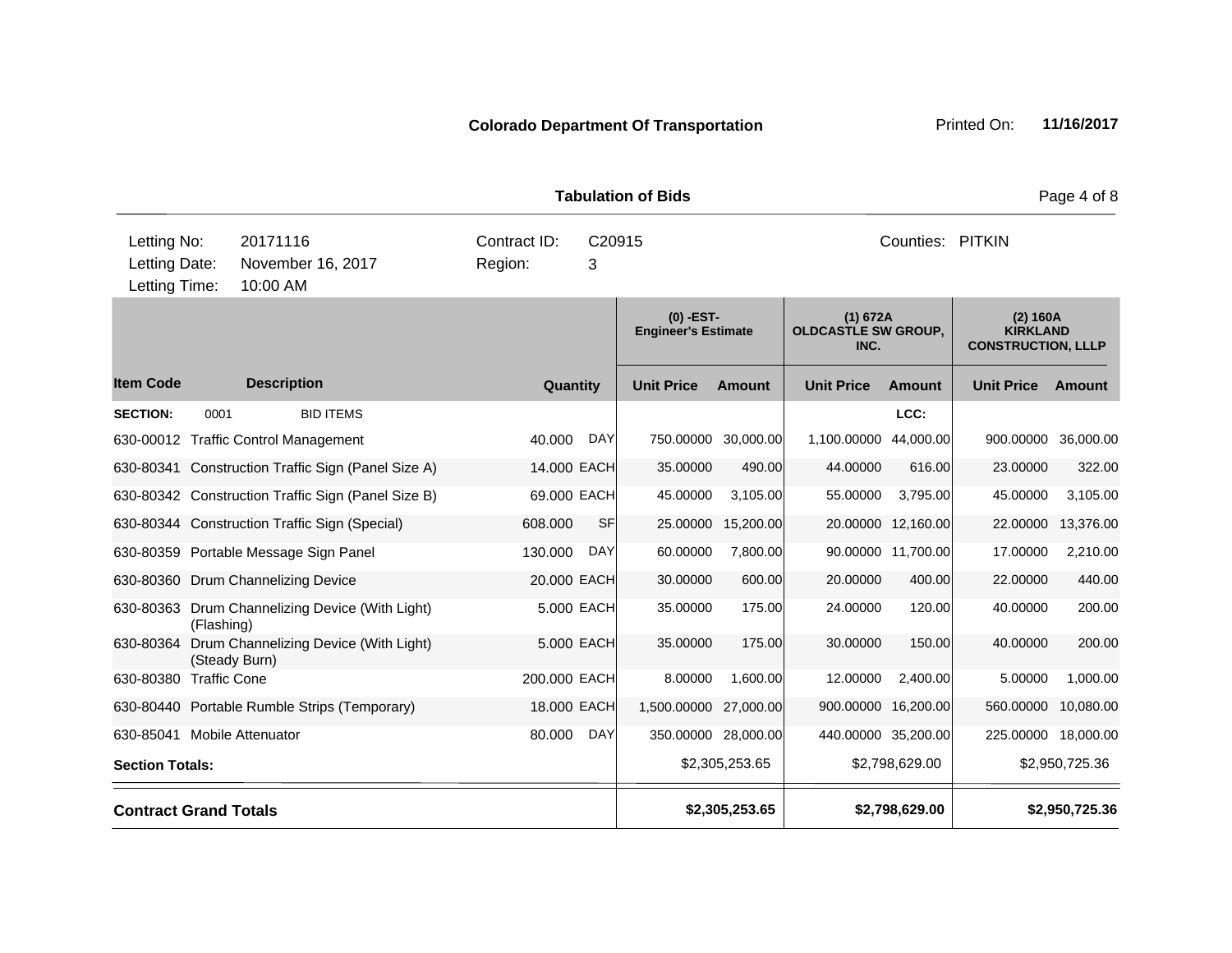|                                               | <b>Tabulation of Bids</b> |                                                    |                         |             |                                         |                    |                   |                  |                   |        |  |
|-----------------------------------------------|---------------------------|----------------------------------------------------|-------------------------|-------------|-----------------------------------------|--------------------|-------------------|------------------|-------------------|--------|--|
| Letting No:<br>Letting Date:<br>Letting Time: |                           | 20171116<br>November 16, 2017<br>10:00 AM          | Contract ID:<br>Region: | C20915<br>3 |                                         |                    |                   | Counties: PITKIN |                   |        |  |
|                                               |                           |                                                    |                         |             | (3) 005A<br>A and S CONSTRUCTION<br>CO. |                    |                   |                  |                   |        |  |
| <b>Item Code</b>                              |                           | <b>Description</b>                                 | <b>Quantity</b>         |             | <b>Unit Price</b>                       | <b>Amount</b>      | <b>Unit Price</b> | <b>Amount</b>    | <b>Unit Price</b> | Amount |  |
| <b>SECTION:</b>                               | 0001                      | <b>BID ITEMS</b>                                   |                         |             |                                         |                    |                   | LCC:             |                   |        |  |
|                                               |                           | 202-00090 Removal of Delineator                    | 15.000 EACH             |             | 10.00000                                | 150.00             |                   |                  |                   |        |  |
|                                               |                           | 202-01130 Removal of Guardrail Type 3              | 11,304.000              | LF          |                                         | 5.00000 56,520.00  |                   |                  |                   |        |  |
|                                               |                           | 202-01140 Removal of Guardrail Type 4              | 850.000                 | <b>LF</b>   |                                         | 25.00000 21,250.00 |                   |                  |                   |        |  |
|                                               |                           | 202-01170 Removal of Guardrail Type 7              | 240.000                 | LF          | 35.00000                                | 8,400.00           |                   |                  |                   |        |  |
|                                               |                           | 202-01300 Removal of End Anchorage                 | 56.000 EACH             |             | 300.00000                               | 16,800.00          |                   |                  |                   |        |  |
| 203-01140 Rolling                             |                           |                                                    | 20.000 HOUR             |             | 100.00000                               | 2,000.00           |                   |                  |                   |        |  |
| 203-01500 Blading                             |                           |                                                    | 40.000 HOUR             |             | 130.00000                               | 5,200.00           |                   |                  |                   |        |  |
| 203-01582 Truck (Dump)                        |                           |                                                    | 40.000 HOUR             |             | 110.00000                               | 4,400.00           |                   |                  |                   |        |  |
|                                               |                           | 203-01594 Combination Loader                       | 20.000 HOUR             |             | 120.00000                               | 2,400.00           |                   |                  |                   |        |  |
| 203-01597 Potholing                           |                           |                                                    | 40.000 HOUR             |             | 230.00000                               | 9,200.00           |                   |                  |                   |        |  |
| 203-01620 Sweeping                            |                           |                                                    | 20.000 HOUR             |             | 180.00000                               | 3,600.00           |                   |                  |                   |        |  |
| 203-02330 Laborer                             |                           |                                                    | 40.000 HOUR             |             | 50.00000                                | 2,000.00           |                   |                  |                   |        |  |
| 208-00035 Aggregate Bag                       |                           |                                                    | 100.000                 | LF          | 15.00000                                | 1,500.00           |                   |                  |                   |        |  |
|                                               |                           | 208-00103 Removal and Disposal of Sediment (Labor) | 30,000 HOUR             |             | 50.00000                                | 1,500.00           |                   |                  |                   |        |  |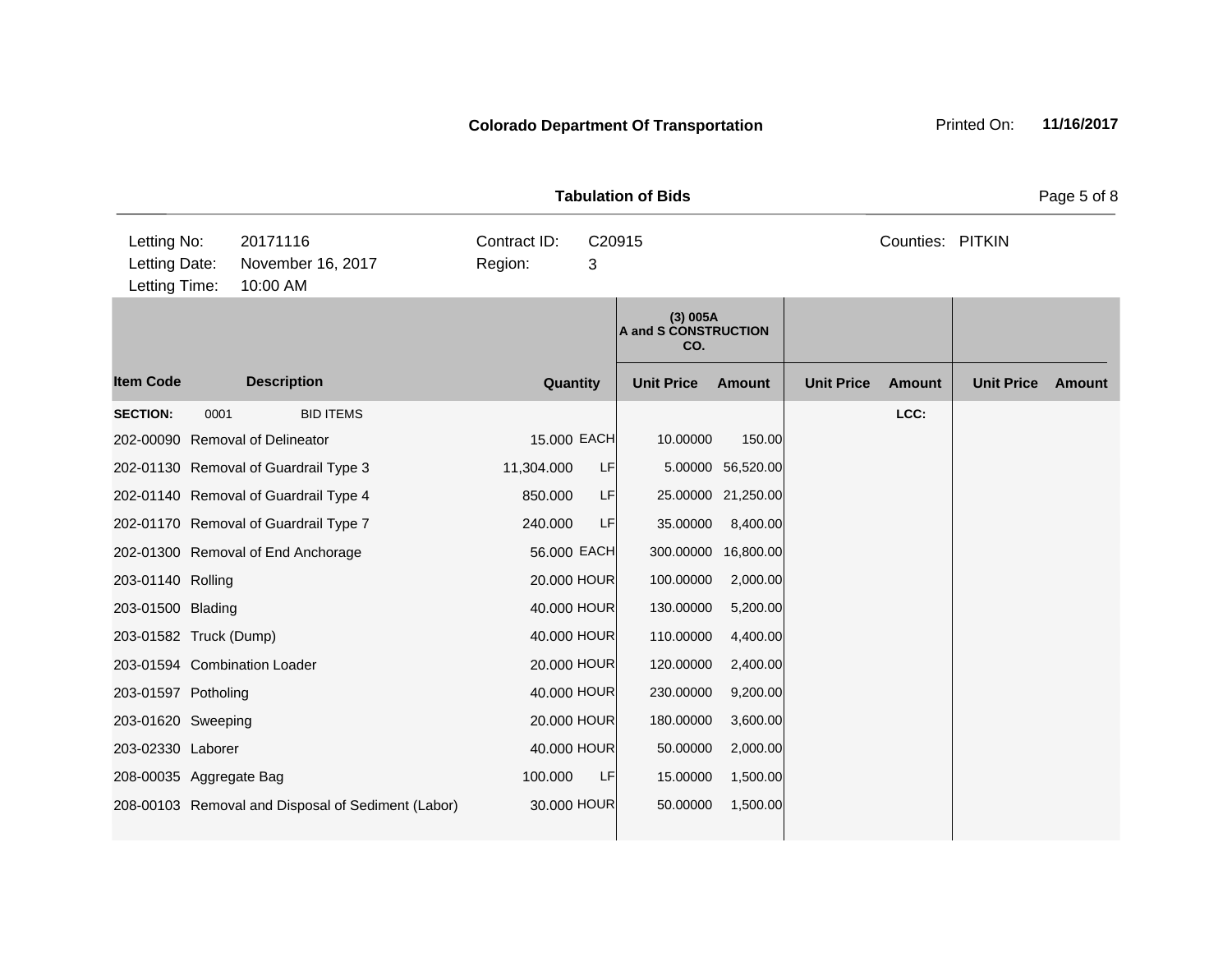|                                      | <b>Tabulation of Bids</b> |                    |                                                 |              |            |                                         |                      |                   |                  |                   | Page 6 of 8   |
|--------------------------------------|---------------------------|--------------------|-------------------------------------------------|--------------|------------|-----------------------------------------|----------------------|-------------------|------------------|-------------------|---------------|
| Letting No:                          |                           | 20171116           |                                                 | Contract ID: |            | C20915                                  |                      |                   | Counties: PITKIN |                   |               |
| Letting Date:                        |                           |                    | November 16, 2017                               | Region:      | 3          |                                         |                      |                   |                  |                   |               |
| Letting Time:                        |                           | 10:00 AM           |                                                 |              |            |                                         |                      |                   |                  |                   |               |
|                                      |                           |                    |                                                 |              |            | (3) 005A<br>A and S CONSTRUCTION<br>CO. |                      |                   |                  |                   |               |
| <b>Item Code</b>                     |                           | <b>Description</b> |                                                 | Quantity     |            | <b>Unit Price</b>                       | <b>Amount</b>        | <b>Unit Price</b> | <b>Amount</b>    | <b>Unit Price</b> | <b>Amount</b> |
| <b>SECTION:</b>                      | 0001                      |                    | <b>BID ITEMS</b>                                |              |            |                                         |                      |                   | LCC:             |                   |               |
|                                      |                           |                    | 304-06000 Aggregate Base Course (Class 6)       | 1,500.000    | <b>TON</b> |                                         | 32.00000 48,000.00   |                   |                  |                   |               |
|                                      |                           |                    | 403-00720 Hot Mix Asphalt (Patching) (Asphalt)  | 250.000      | <b>TON</b> |                                         | 180.00000 45,000.00  |                   |                  |                   |               |
| 403-09500 Furnish Hot Mix Asphalt    |                           |                    |                                                 | 1,310.000    | <b>TON</b> |                                         | 96.00000 125,760.00  |                   |                  |                   |               |
|                                      |                           |                    | 405-00100 Heating and Remixing Treatment        | 108,308.000  | SY         |                                         | 7.30000 790,648.40   |                   |                  |                   |               |
|                                      |                           |                    | 409-01010 Cover Coat Material (Type I)          | 1,799.000    | <b>TON</b> |                                         | 80.00000 143,920.00  |                   |                  |                   |               |
|                                      | $58-28$                   |                    | 411-03352 Asphalt Cement Performance Grade (PG  | 80.000       | <b>TON</b> |                                         | 580.00000 46,400.00  |                   |                  |                   |               |
|                                      |                           |                    | 411-10216 Emulsified Asphalt (CRS-2P)           | 65,122.000   | GAL        |                                         | 3.20000 208,390.40   |                   |                  |                   |               |
| 411-90010 Asphalt Rejuvenating Agent |                           |                    |                                                 | 7,135.000    | GAL        |                                         | 3.50000 24,972.50    |                   |                  |                   |               |
| 606-00301                            | MGS)                      |                    | Guardrail Type 3 (6-3 Post Spacing) (31 IN.     | 11,174.000   | LF         |                                         | 29.00000 324,046.00  |                   |                  |                   |               |
|                                      |                           |                    | 606-00716 Guardrail Type 7 (Style CA) (Special) | 990.000      | LF         |                                         | 150.00000 148,500.00 |                   |                  |                   |               |
| 606-01370 Transition Type 3G         |                           |                    |                                                 | 8,000 EACH   |            | 3,000.00000 24,000.00                   |                      |                   |                  |                   |               |
| 606-01385 Transition Type 3J         |                           |                    |                                                 | 1.000 EACH   |            | 2,200.00000                             | 2,200.00             |                   |                  |                   |               |
| 606-01390 End Anchorage Type 3K      |                           |                    |                                                 | 1.000 EACH   |            | 2,400.00000                             | 2,400.00             |                   |                  |                   |               |
| 606-02003 End Anchorage (Nonflared)  |                           |                    |                                                 | 10.000 EACH  |            | 3,600.00000 36,000.00                   |                      |                   |                  |                   |               |
|                                      |                           |                    |                                                 |              |            |                                         |                      |                   |                  |                   |               |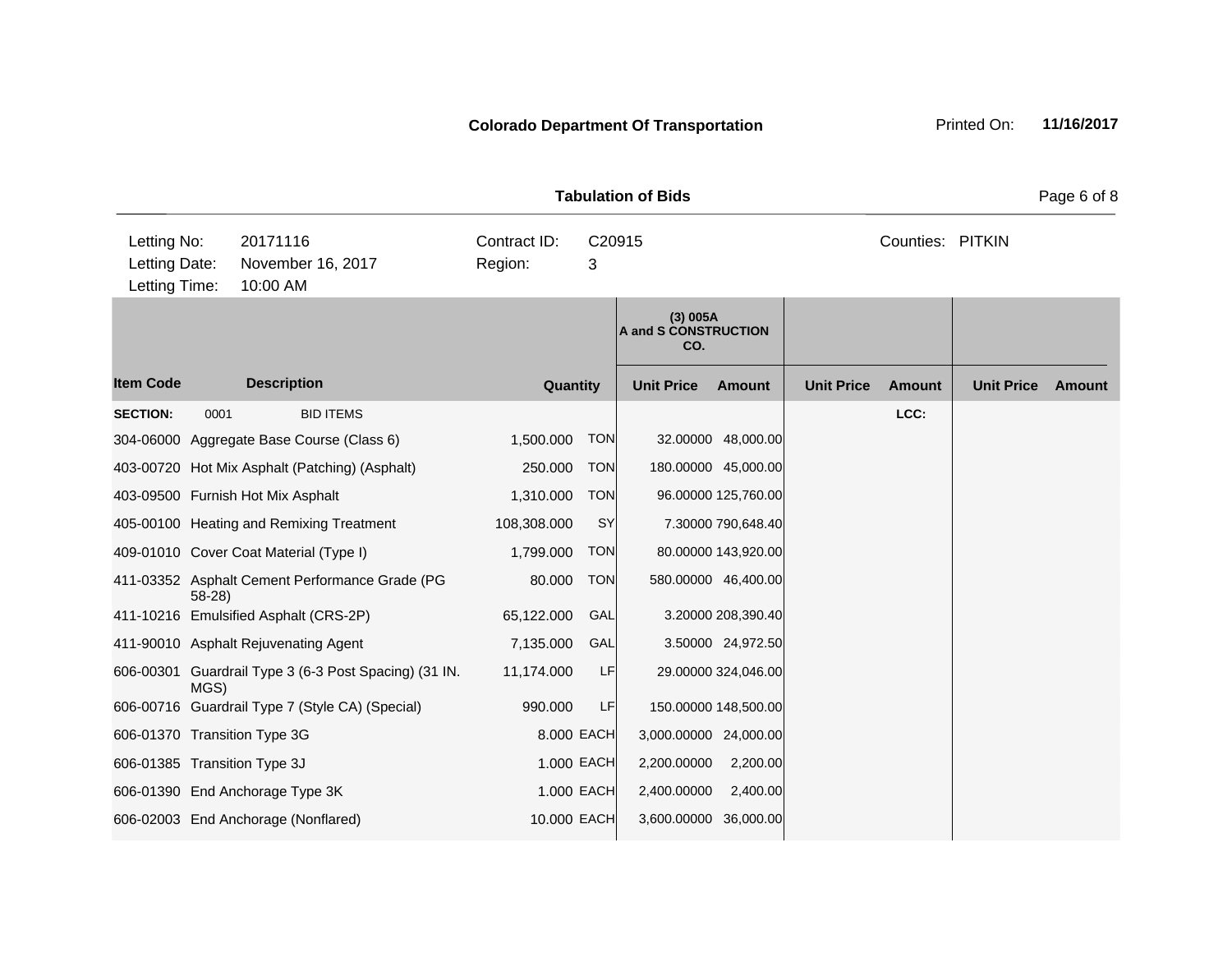|                                               |      |                                                       |                         |             | <b>Tabulation of Bids</b>               |                    |                   |                  |                   | Page 7 of 8 |
|-----------------------------------------------|------|-------------------------------------------------------|-------------------------|-------------|-----------------------------------------|--------------------|-------------------|------------------|-------------------|-------------|
| Letting No:<br>Letting Date:<br>Letting Time: |      | 20171116<br>November 16, 2017<br>10:00 AM             | Contract ID:<br>Region: | C20915<br>3 |                                         |                    |                   | Counties: PITKIN |                   |             |
|                                               |      |                                                       |                         |             | (3) 005A<br>A and S CONSTRUCTION<br>CO. |                    |                   |                  |                   |             |
| <b>Item Code</b>                              |      | <b>Description</b>                                    | Quantity                |             | <b>Unit Price</b>                       | <b>Amount</b>      | <b>Unit Price</b> | <b>Amount</b>    | <b>Unit Price</b> | Amount      |
| <b>SECTION:</b>                               | 0001 | <b>BID ITEMS</b>                                      |                         |             |                                         |                    |                   | LCC:             |                   |             |
|                                               |      | 606-02005 End Anchorage (Flared)                      | 46.000 EACH             |             | 4,000.00000 184,000.00                  |                    |                   |                  |                   |             |
|                                               |      | 612-00001 Delineator (Type I)                         | 15.000 EACH             |             | 24.00000                                | 360.00             |                   |                  |                   |             |
|                                               |      | 612-00002 Delineator (Type II)                        | 15.000 EACH             |             | 26.00000                                | 390.00             |                   |                  |                   |             |
|                                               |      | 612-00003 Delineator (Type III)                       | 15.000 EACH             |             | 28.00000                                | 420.00             |                   |                  |                   |             |
|                                               |      | 620-00001 Field Office (Class 1) Furnish Office Space |                         | 1.000 EACH  | 16,000.00000 16,000.00                  |                    |                   |                  |                   |             |
|                                               |      | 620-00012 Field Laboratory (Class 2)                  |                         | 1.000 EACH  | 18,000.00000 18,000.00                  |                    |                   |                  |                   |             |
| 620-00020 Sanitary Facility                   |      |                                                       |                         | 2.000 EACH  | 4,000.00000                             | 8,000.00           |                   |                  |                   |             |
| 626-00000 Mobilization                        |      |                                                       | 1.000                   | L S         | 359,000.00000 359,000.00                |                    |                   |                  |                   |             |
|                                               |      | 626-01103 Public Information Services (Tier III)      | 1.000                   | L S         | 9,000.00000                             | 9,000.00           |                   |                  |                   |             |
|                                               |      | 627-00008 Modified Epoxy Pavement Marking             | 820.000                 | GAL         |                                         | 92.00000 75,440.00 |                   |                  |                   |             |
|                                               |      | 627-00011 Pavement Marking Paint (Waterborne)         | 564.000                 | GAL         |                                         | 42.00000 23,688.00 |                   |                  |                   |             |
| 630-00000 Flagging                            |      |                                                       | 2,000.000 HOUR          |             |                                         | 28.00000 56,000.00 |                   |                  |                   |             |
|                                               |      | 630-00001 Pilot Car Operation                         | 480.000 HOUR            |             |                                         | 55.00000 26,400.00 |                   |                  |                   |             |
|                                               |      | 630-00007 Traffic Control Inspection                  | 16.000                  | <b>DAY</b>  | 260.00000                               | 4,160.00           |                   |                  |                   |             |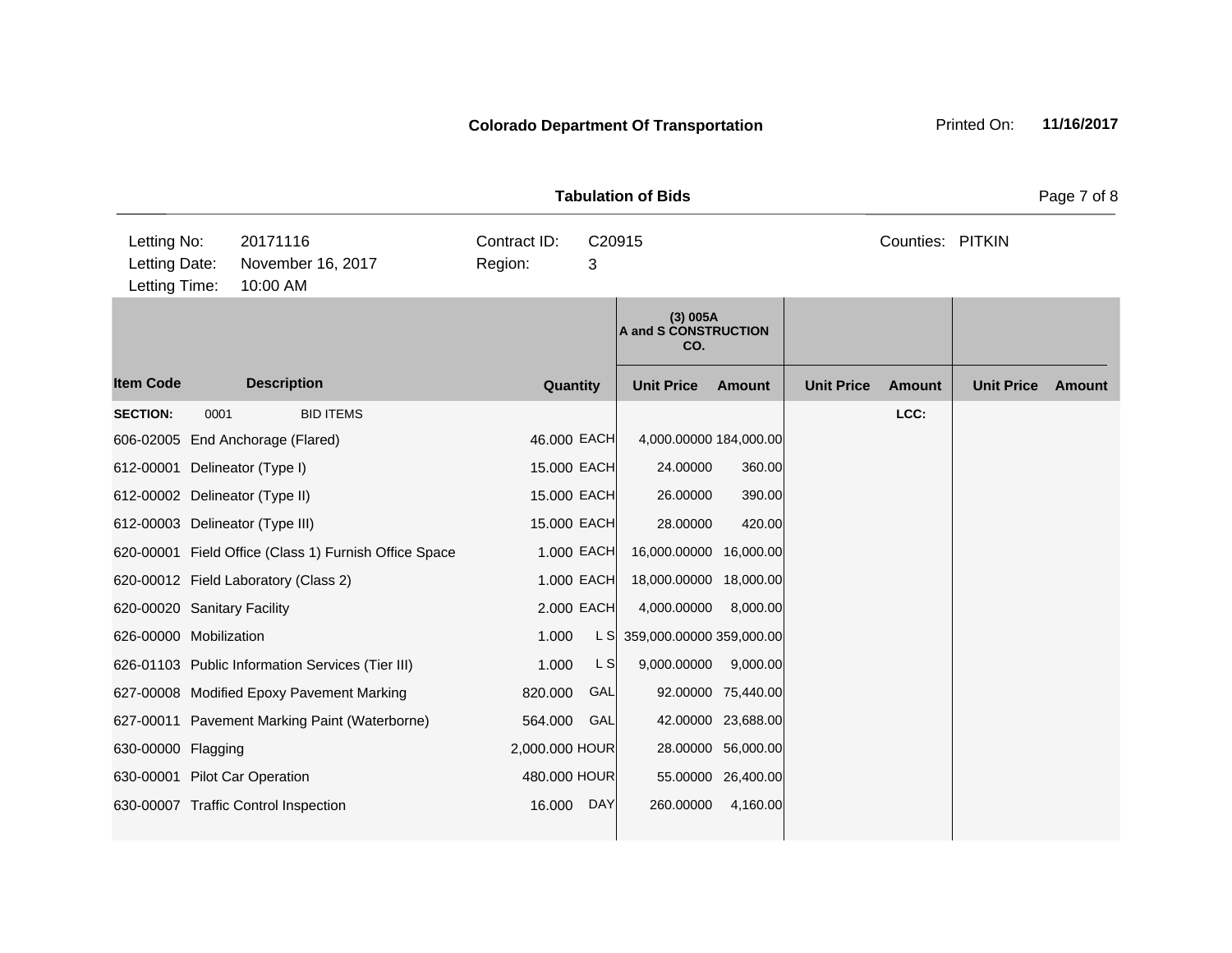|                                                                                                                 |                    |                                                                                                                                                                                                                                                                                                                                                                                                                                                                   |                                                                                                                    |                                                                                 | <b>Tabulation of Bids</b>                                                       |                                                                                                                                                                                     |                   |                  |                   | Page 8 of 8 |
|-----------------------------------------------------------------------------------------------------------------|--------------------|-------------------------------------------------------------------------------------------------------------------------------------------------------------------------------------------------------------------------------------------------------------------------------------------------------------------------------------------------------------------------------------------------------------------------------------------------------------------|--------------------------------------------------------------------------------------------------------------------|---------------------------------------------------------------------------------|---------------------------------------------------------------------------------|-------------------------------------------------------------------------------------------------------------------------------------------------------------------------------------|-------------------|------------------|-------------------|-------------|
| Letting No:<br>Letting Date:<br>Letting Time:                                                                   |                    | 20171116<br>November 16, 2017<br>10:00 AM                                                                                                                                                                                                                                                                                                                                                                                                                         | Contract ID:<br>Region:                                                                                            | C20915<br>3                                                                     |                                                                                 |                                                                                                                                                                                     |                   | Counties: PITKIN |                   |             |
|                                                                                                                 |                    |                                                                                                                                                                                                                                                                                                                                                                                                                                                                   |                                                                                                                    |                                                                                 | (3) 005A<br>A and S CONSTRUCTION<br>CO.                                         |                                                                                                                                                                                     |                   |                  |                   |             |
| <b>Item Code</b>                                                                                                |                    | <b>Description</b>                                                                                                                                                                                                                                                                                                                                                                                                                                                | Quantity                                                                                                           |                                                                                 | <b>Unit Price</b>                                                               | Amount                                                                                                                                                                              | <b>Unit Price</b> | <b>Amount</b>    | <b>Unit Price</b> | Amount      |
| <b>SECTION:</b><br>630-80364<br>630-80380 Traffic Cone<br>630-85041 Mobile Attenuator<br><b>Section Totals:</b> | 0001<br>(Flashing) | <b>BID ITEMS</b><br>630-00012 Traffic Control Management<br>630-80341 Construction Traffic Sign (Panel Size A)<br>630-80342 Construction Traffic Sign (Panel Size B)<br>630-80344 Construction Traffic Sign (Special)<br>630-80359 Portable Message Sign Panel<br>630-80360 Drum Channelizing Device<br>630-80363 Drum Channelizing Device (With Light)<br>Drum Channelizing Device (With Light)<br>(Steady Burn)<br>630-80440 Portable Rumble Strips (Temporary) | 40.000<br>14.000 EACH<br>69.000 EACH<br>608.000<br>130.000<br>20.000 EACH<br>200.000 EACH<br>18.000 EACH<br>80.000 | <b>DAY</b><br><b>SF</b><br><b>DAY</b><br>5.000 EACH<br>5.000 EACH<br><b>DAY</b> | 25.00000<br>42.00000<br>17.00000<br>20.00000<br>30.00000<br>30.00000<br>2.00000 | 900.00000 36,000.00<br>350.00<br>2,898.00<br>24.00000 14,592.00<br>2,210.00<br>400.00<br>150.00<br>150.00<br>400.00<br>600.00000 10,800.00<br>200.00000 16,000.00<br>\$2,969,965.30 |                   | LCC:             |                   |             |
| <b>Contract Grand Totals</b>                                                                                    |                    |                                                                                                                                                                                                                                                                                                                                                                                                                                                                   |                                                                                                                    |                                                                                 |                                                                                 | \$2,969,965.30                                                                                                                                                                      |                   |                  |                   |             |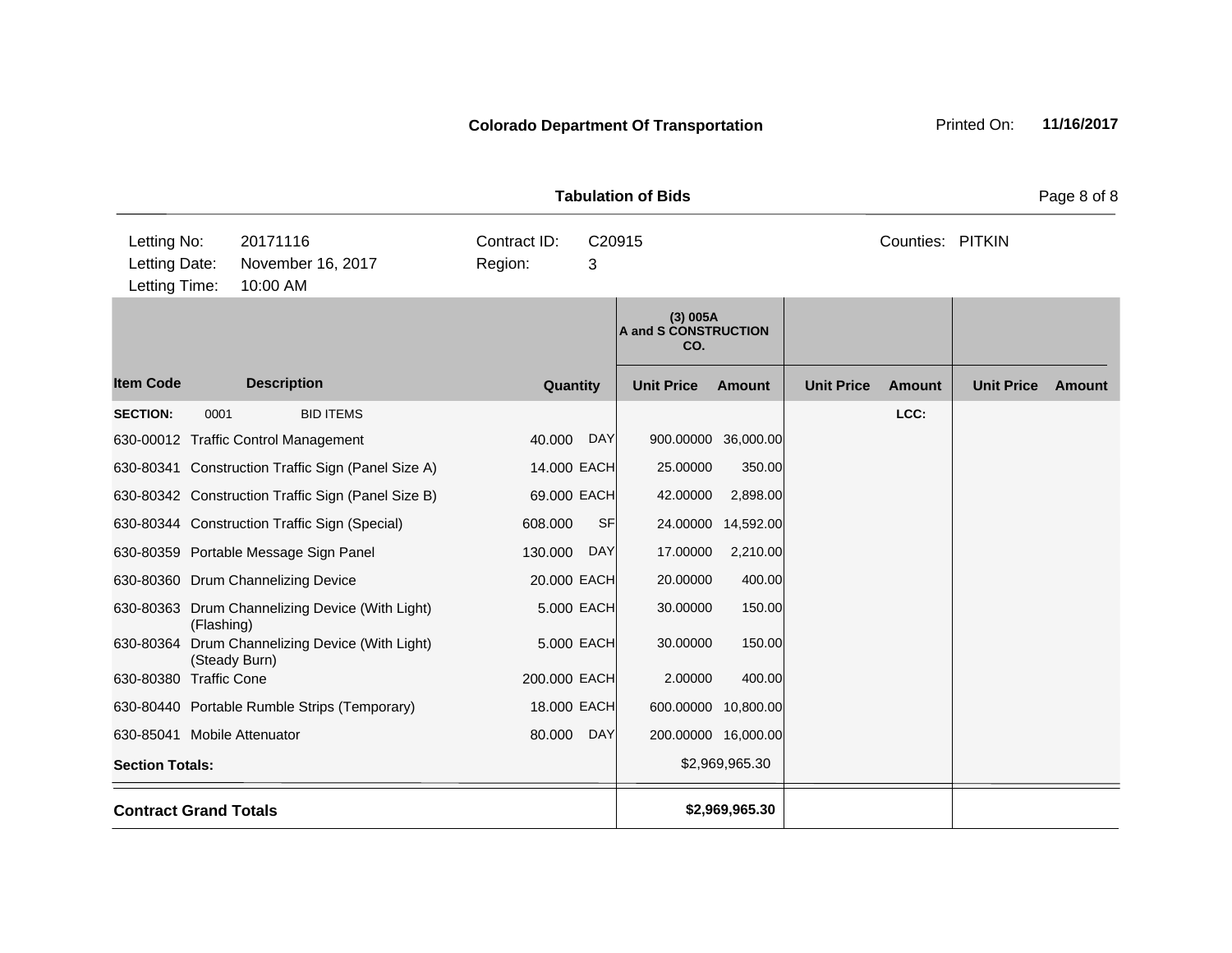|               |                   |              | <b>Colorado Department Of Transportation</b> |                  | Printed On:             | 11/16/2017  |
|---------------|-------------------|--------------|----------------------------------------------|------------------|-------------------------|-------------|
|               |                   |              | <b>Low Bid Item Analysis</b>                 |                  |                         | Page 1 of 8 |
| Letting No:   | 20171116          | Contract ID: | C <sub>20915</sub>                           | Counties: PITKIN |                         |             |
| Letting Date: | November 16, 2017 | Region:      | 3                                            |                  |                         |             |
| Letting Time: | 10:00 AM          |              | Contract Time: 09/18/18 COMPLETION<br>DATE   |                  | Project(s): STR133A-045 |             |

| Line            | Item/<br><b>Description</b>  | Quantity         | Estimated<br>Price | Bid Price/<br><b>Units</b> | Estimated<br>Amount | <b>Bid Amount</b> | <b>Bid Est</b><br>% | Overrun $(+)$<br>Underrun (-) |
|-----------------|------------------------------|------------------|--------------------|----------------------------|---------------------|-------------------|---------------------|-------------------------------|
| <b>SECTION:</b> | 0001                         | <b>BID ITEMS</b> |                    |                            |                     |                   |                     |                               |
| 0005            | 202-00090                    | 15.000           | 8.00000            | 15.00000                   | 120.00              | 225.00            | 187.50%             | 105.00                        |
|                 | <b>Removal of Delineator</b> |                  |                    | <b>EACH</b>                |                     |                   |                     |                               |
| 0010            | 202-01130                    | 11,304.000       | 5.00000            | 3.50000                    | 56,520.00           | 39,564.00         | 70.00%              | $-16,956.00$                  |
|                 | Removal of Guardrail Type 3  |                  |                    | LF                         |                     |                   |                     |                               |
| 0015            | 202-01140                    | 850,000          | 20.00000           | 9.00000                    | 17,000.00           | 7,650.00          | 45.00%              | $-9,350.00$                   |
|                 | Removal of Guardrail Type 4  |                  |                    | LF                         |                     |                   |                     |                               |
| 0020            | 202-01170                    | 240,000          | 50.00000           | 12.00000                   | 12,000.00           | 2,880.00          | 24.00%              | $-9,120.00$                   |
|                 | Removal of Guardrail Type 7  |                  |                    | LF                         |                     |                   |                     |                               |
| 0025            | 202-01300                    | 56.000           | 200,00000          | 190.00000                  | 11,200.00           | 10,640.00         | 95.00%              | $-560.00$                     |
|                 | Removal of End Anchorage     |                  |                    | <b>EACH</b>                |                     |                   |                     |                               |
| 0030            | 203-01140                    | 20.000           | 100.00000          | 90.00000                   | 2,000.00            | 1,800.00          | 90.00%              | $-200.00$                     |
|                 | Rolling                      |                  |                    | <b>HOUR</b>                |                     |                   |                     |                               |
| 0035            | 203-01500                    | 40.000           | 150.00000          | 125.00000                  | 6,000.00            | 5,000.00          | 83.33%              | $-1,000.00$                   |
|                 | <b>Blading</b>               |                  |                    | <b>HOUR</b>                |                     |                   |                     |                               |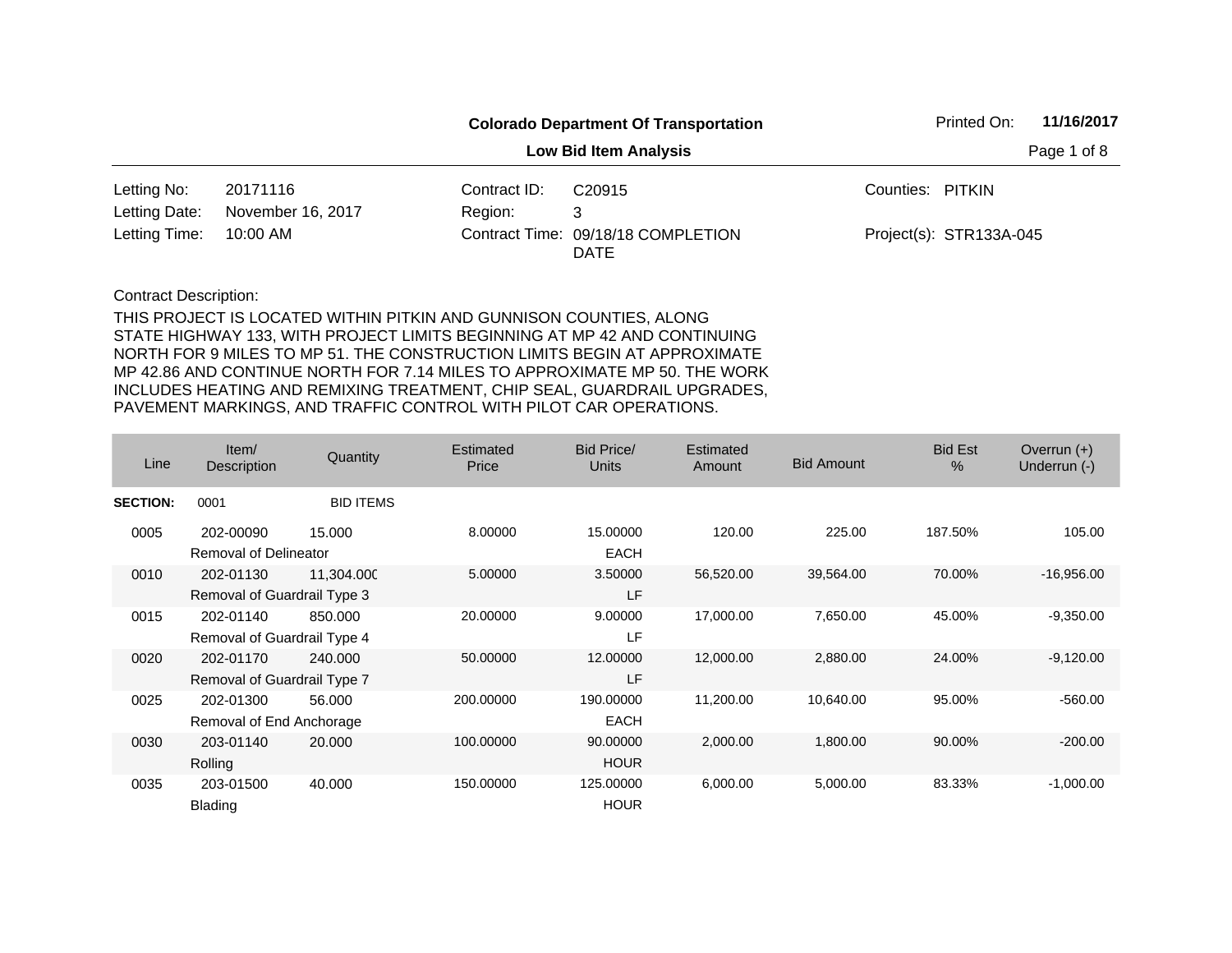|               |                   |              | <b>Colorado Department Of Transportation</b> |                  | Printed On:             | 11/16/2017  |
|---------------|-------------------|--------------|----------------------------------------------|------------------|-------------------------|-------------|
|               |                   |              | <b>Low Bid Item Analysis</b>                 |                  |                         | Page 2 of 8 |
| Letting No:   | 20171116          | Contract ID: | C <sub>20915</sub>                           | Counties: PITKIN |                         |             |
| Letting Date: | November 16, 2017 | Region:      | 3                                            |                  |                         |             |
| Letting Time: | 10:00 AM          |              | Contract Time: 09/18/18 COMPLETION<br>DATE   |                  | Project(s): STR133A-045 |             |

| Line            | Item/<br>Description                   | Quantity                                           | Estimated<br>Price | Bid Price/<br><b>Units</b> | Estimated<br>Amount | <b>Bid Amount</b> | <b>Bid Est</b><br>$\%$ | Overrun $(+)$<br>Underrun (-) |
|-----------------|----------------------------------------|----------------------------------------------------|--------------------|----------------------------|---------------------|-------------------|------------------------|-------------------------------|
| <b>SECTION:</b> | 0001                                   | <b>BID ITEMS</b>                                   |                    |                            |                     |                   |                        |                               |
| 0040            | 203-01582<br>Truck (Dump)              | 40.000                                             | 115.00000          | 100.00000<br><b>HOUR</b>   | 4,600.00            | 4,000.00          | 86.96%                 | $-600.00$                     |
| 0045            | 203-01594<br><b>Combination Loader</b> | 20,000                                             | 125.00000          | 90.00000<br><b>HOUR</b>    | 2,500.00            | 1,800.00          | 72.00%                 | $-700.00$                     |
| 0050            | 203-01597<br>Potholing                 | 40.000                                             | 250.00000          | 360.00000<br><b>HOUR</b>   | 10,000.00           | 14,400.00         | 144.00%                | 4,400.00                      |
| 0055            | 203-01620<br>Sweeping                  | 20.000                                             | 100.00000          | 125.00000<br><b>HOUR</b>   | 2,000.00            | 2,500.00          | 125.00%                | 500.00                        |
| 0060            | 203-02330<br>Laborer                   | 40.000                                             | 60.00000           | 40.00000<br><b>HOUR</b>    | 2,400.00            | 1,600.00          | 66.67%                 | $-800.00$                     |
| 0065            | 208-00035<br>Aggregate Bag             | 100.000                                            | 8.00000            | 20.00000<br>LF             | 800.00              | 2,000.00          | 250.00%                | 1,200.00                      |
| 0070            | 208-00103                              | 30.000<br>Removal and Disposal of Sediment (Labor) | 60.00000           | 40.00000<br><b>HOUR</b>    | 1,800.00            | 1,200.00          | 66.67%                 | $-600.00$                     |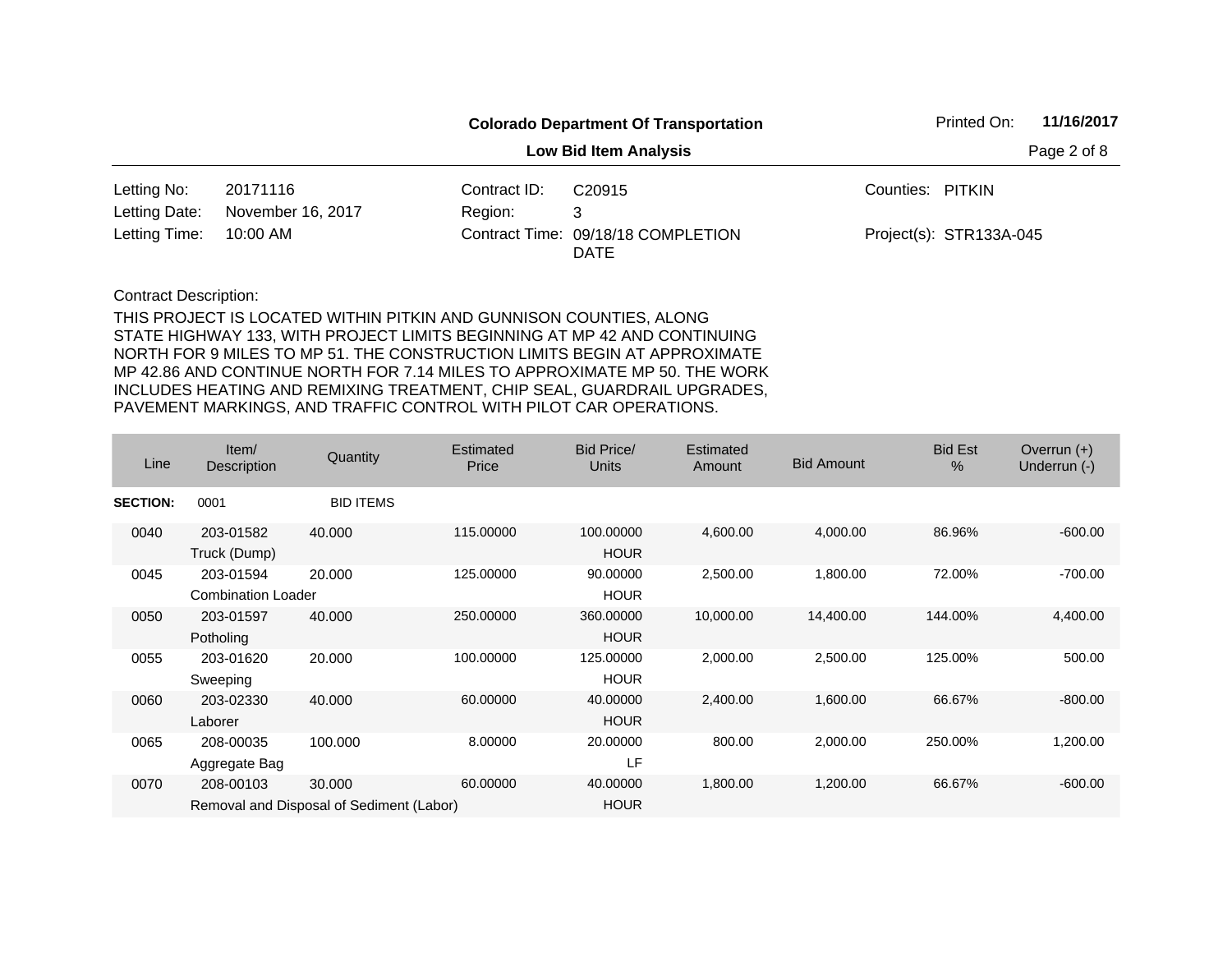| <b>Colorado Department Of Transportation</b> |                   |              |                                            | 11/16/2017<br>Printed On: |                         |  |
|----------------------------------------------|-------------------|--------------|--------------------------------------------|---------------------------|-------------------------|--|
|                                              |                   |              |                                            | Page 3 of 8               |                         |  |
| Letting No:                                  | 20171116          | Contract ID: | C <sub>20915</sub>                         | Counties: PITKIN          |                         |  |
| Letting Date:                                | November 16, 2017 | Region:      | 3                                          |                           |                         |  |
| Letting Time:                                | 10:00 AM          |              | Contract Time: 09/18/18 COMPLETION<br>DATE |                           | Project(s): STR133A-045 |  |

| Line            | Item/<br>Description         | Quantity                                    | <b>Estimated</b><br>Price | Bid Price/<br>Units | Estimated<br>Amount | <b>Bid Amount</b> | <b>Bid Est</b><br>% | Overrun $(+)$<br>Underrun (-) |
|-----------------|------------------------------|---------------------------------------------|---------------------------|---------------------|---------------------|-------------------|---------------------|-------------------------------|
| <b>SECTION:</b> | 0001                         | <b>BID ITEMS</b>                            |                           |                     |                     |                   |                     |                               |
| 0075            | 304-06000                    | 1,500.000                                   | 46.00000                  | 44.00000            | 69,000.00           | 66,000.00         | 95.65%              | $-3,000.00$                   |
|                 |                              | Aggregate Base Course (Class 6)             |                           | <b>TON</b>          |                     |                   |                     |                               |
| 0080            | 403-00720                    | 250,000                                     | 200.00000                 | 230.00000           | 50,000.00           | 57,500.00         | 115.00%             | 7,500.00                      |
|                 |                              | Hot Mix Asphalt (Patching) (Asphalt)        |                           | <b>TON</b>          |                     |                   |                     |                               |
| 0085            | 403-09500                    | 1.310.000                                   | 80.00000                  | 150.00000           | 104,800.00          | 196,500.00        | 187.50%             | 91,700.00                     |
|                 | Furnish Hot Mix Asphalt      |                                             |                           | <b>TON</b>          |                     |                   |                     |                               |
| 0090            | 405-00100                    | 108,308.00                                  | 5.80000                   | 6.00000             | 628,186.40          | 649,848.00        | 103.45%             | 21,661.60                     |
|                 |                              | Heating and Remixing Treatment              |                           | <b>SY</b>           |                     |                   |                     |                               |
| 0095            | 409-01010                    | 1.799.000                                   | 30.00000                  | 55.00000            | 53,970.00           | 98,945.00         | 183.33%             | 44,975.00                     |
|                 | Cover Coat Material (Type I) |                                             |                           | <b>TON</b>          |                     |                   |                     |                               |
| 0100            | 411-03352                    | 80,000                                      | 550.00000                 | 475.00000           | 44,000.00           | 38,000.00         | 86.36%              | $-6,000.00$                   |
|                 |                              | Asphalt Cement Performance Grade (PG 58-28) |                           | <b>TON</b>          |                     |                   |                     |                               |
| 0105            | 411-10216                    | 65,122.000                                  | 2.00000                   | 1.50000             | 130,244.00          | 97,683.00         | 75.00%              | $-32,561.00$                  |
|                 | Emulsified Asphalt (CRS-2P)  |                                             |                           | GAL                 |                     |                   |                     |                               |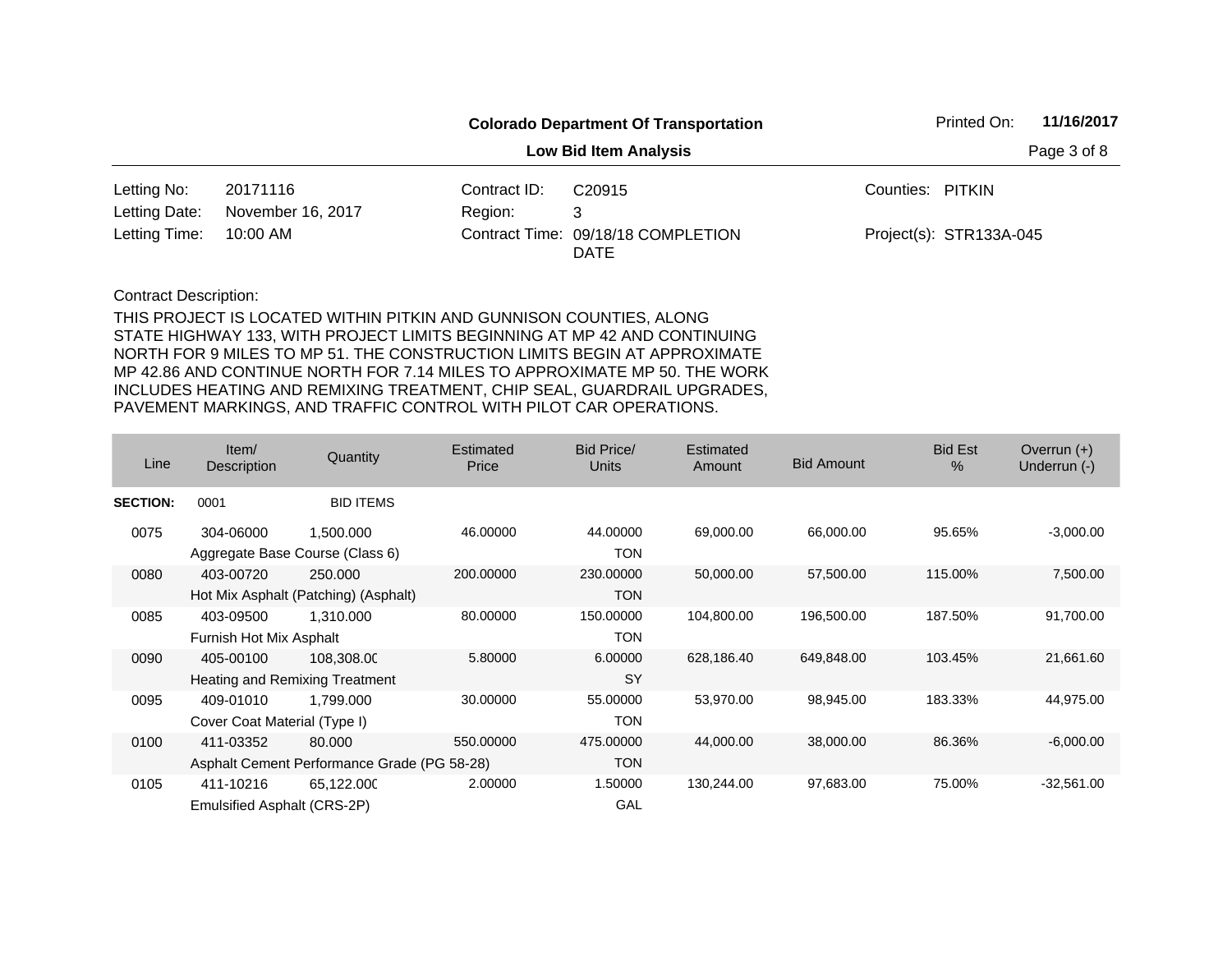| <b>Colorado Department Of Transportation</b> |                   |              |                                            | 11/16/2017<br>Printed On: |                         |  |
|----------------------------------------------|-------------------|--------------|--------------------------------------------|---------------------------|-------------------------|--|
|                                              |                   |              |                                            | Page 4 of 8               |                         |  |
| Letting No:                                  | 20171116          | Contract ID: | C <sub>20915</sub>                         | Counties: PITKIN          |                         |  |
| Letting Date:                                | November 16, 2017 | Region:      | 3                                          |                           |                         |  |
| Letting Time:                                | 10:00 AM          |              | Contract Time: 09/18/18 COMPLETION<br>DATE |                           | Project(s): STR133A-045 |  |

| Line            | Item/<br>Description                           | Quantity                                                  | <b>Estimated</b><br>Price | <b>Bid Price/</b><br><b>Units</b> | Estimated<br>Amount | <b>Bid Amount</b> | <b>Bid Est</b><br>$\%$ | Overrun $(+)$<br>Underrun (-) |
|-----------------|------------------------------------------------|-----------------------------------------------------------|---------------------------|-----------------------------------|---------------------|-------------------|------------------------|-------------------------------|
| <b>SECTION:</b> | 0001                                           | <b>BID ITEMS</b>                                          |                           |                                   |                     |                   |                        |                               |
| 0110            | 411-90010<br><b>Asphalt Rejuvenating Agent</b> | 7,135.000                                                 | 3.75000                   | 3.00000<br>GAL                    | 26,756.25           | 21,405.00         | 80.00%                 | $-5,351.25$                   |
| 0115            | 606-00301<br>MGS)                              | 11,174.000<br>Guardrail Type 3 (6-3 Post Spacing) (31 IN. | 28.00000                  | 24.00000<br>LF                    | 312,872.00          | 268,176.00        | 85.71%                 | -44,696.00                    |
| 0120            | 606-00716                                      | 990.000<br>Guardrail Type 7 (Style CA) (Special)          | 95.00000                  | 140.00000<br>LF                   | 94,050.00           | 138,600.00        | 147.37%                | 44,550.00                     |
| 0125            | 606-01370<br><b>Transition Type 3G</b>         | 8.000                                                     | 1,500.00000               | 2,000.00000<br><b>EACH</b>        | 12,000.00           | 16,000.00         | 133.33%                | 4,000.00                      |
| 0130            | 606-01385<br>Transition Type 3J                | 1.000                                                     | 2,000.00000               | 2,000.00000<br><b>EACH</b>        | 2,000.00            | 2,000.00          | 100.00%                | 0.00                          |
| 0135            | 606-01390<br>End Anchorage Type 3K             | 1.000                                                     | 2,500.00000               | 2,200.00000<br><b>EACH</b>        | 2,500.00            | 2,200.00          | 88.00%                 | $-300.00$                     |
| 0140            | 606-02003<br>End Anchorage (Nonflared)         | 10.000                                                    | 2,500.00000               | 3,800.00000<br><b>EACH</b>        | 25,000.00           | 38,000.00         | 152.00%                | 13,000.00                     |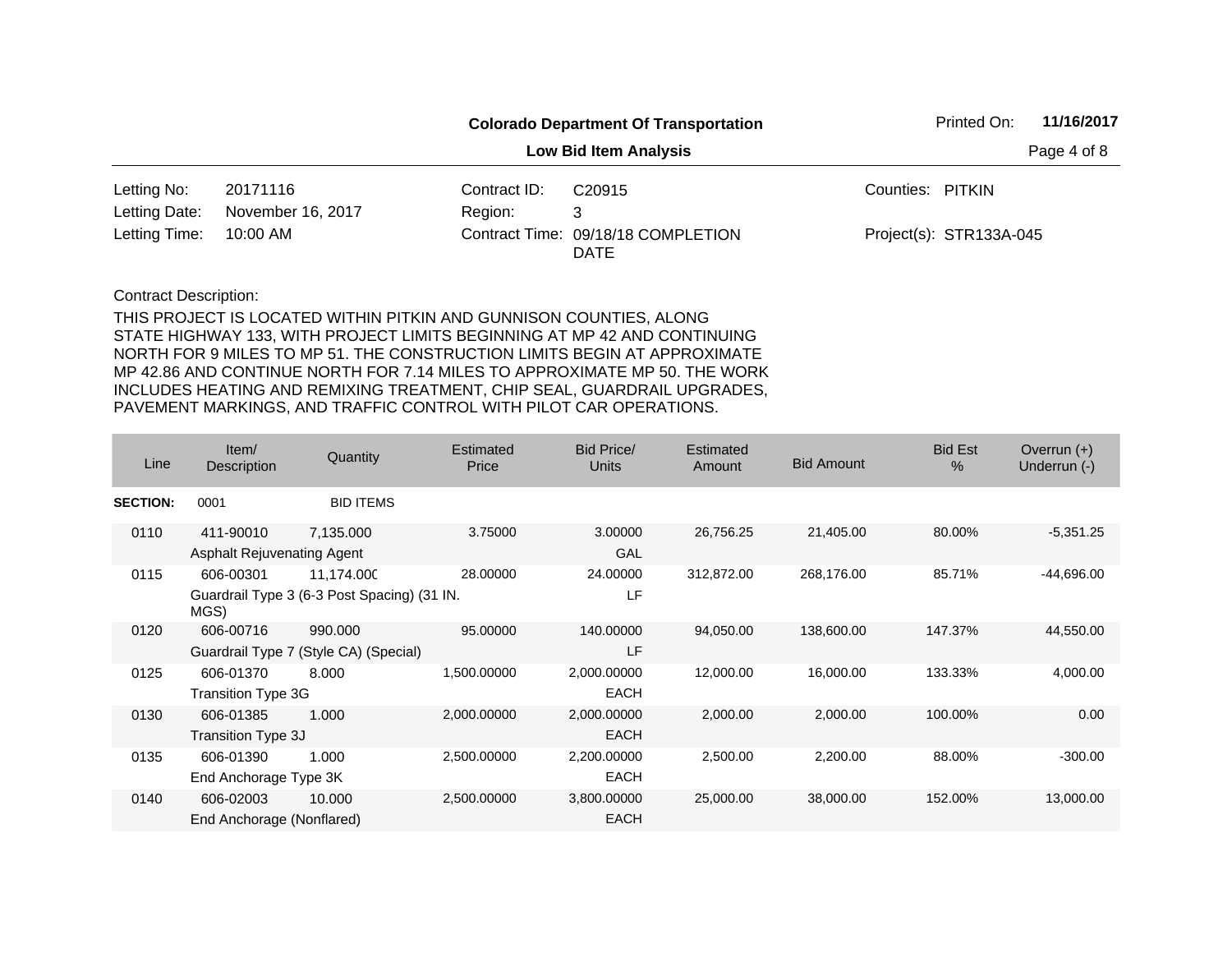|               | <b>Colorado Department Of Transportation</b> |              |                                            |                  | 11/16/2017<br>Printed On: |  |  |
|---------------|----------------------------------------------|--------------|--------------------------------------------|------------------|---------------------------|--|--|
|               |                                              |              |                                            | Page 5 of 8      |                           |  |  |
| Letting No:   | 20171116                                     | Contract ID: | C <sub>20915</sub>                         | Counties: PITKIN |                           |  |  |
| Letting Date: | November 16, 2017                            | Region:      | 3                                          |                  |                           |  |  |
| Letting Time: | 10:00 AM                                     |              | Contract Time: 09/18/18 COMPLETION<br>DATE |                  | Project(s): STR133A-045   |  |  |

| Line            | Item/<br>Description       | Quantity                                    | <b>Estimated</b><br>Price | <b>Bid Price/</b><br><b>Units</b> | Estimated<br>Amount | <b>Bid Amount</b> | <b>Bid Est</b><br>$\%$ | Overrun $(+)$<br>Underrun (-) |
|-----------------|----------------------------|---------------------------------------------|---------------------------|-----------------------------------|---------------------|-------------------|------------------------|-------------------------------|
| <b>SECTION:</b> | 0001                       | <b>BID ITEMS</b>                            |                           |                                   |                     |                   |                        |                               |
| 0145            | 606-02005                  | 46.000                                      | 2,500.00000               | 6,000.00000                       | 115,000.00          | 276,000.00        | 240.00%                | 161,000.00                    |
|                 | End Anchorage (Flared)     |                                             |                           | <b>EACH</b>                       |                     |                   |                        |                               |
| 0150            | 612-00001                  | 15.000                                      | 24.00000                  | 24.00000                          | 360.00              | 360.00            | 100.00%                | 0.00                          |
|                 | Delineator (Type I)        |                                             |                           | <b>EACH</b>                       |                     |                   |                        |                               |
| 0155            | 612-00002                  | 15.000                                      | 26.00000                  | 28,00000                          | 390.00              | 420.00            | 107.69%                | 30.00                         |
|                 | Delineator (Type II)       |                                             |                           | <b>EACH</b>                       |                     |                   |                        |                               |
| 0160            | 612-00003                  | 15.000                                      | 28.00000                  | 32.00000                          | 420.00              | 480.00            | 114.29%                | 60.00                         |
|                 | Delineator (Type III)      |                                             |                           | <b>EACH</b>                       |                     |                   |                        |                               |
| 0165            | 620-00001                  | 1.000                                       | 15,000.00000              | 24,000.00000                      | 15,000.00           | 24,000.00         | 160.00%                | 9,000.00                      |
|                 |                            | Field Office (Class 1) Furnish Office Space |                           | <b>EACH</b>                       |                     |                   |                        |                               |
| 0170            | 620-00012                  | 1.000                                       | 17,000.00000              | 24,000.00000                      | 17,000.00           | 24,000.00         | 141.18%                | 7,000.00                      |
|                 | Field Laboratory (Class 2) |                                             |                           | <b>EACH</b>                       |                     |                   |                        |                               |
| 0175            | 620-00020                  | 2.000                                       | 2,000.00000               | 2,000.00000                       | 4,000.00            | 4,000.00          | 100.00%                | 0.00                          |
|                 | <b>Sanitary Facility</b>   |                                             |                           | <b>EACH</b>                       |                     |                   |                        |                               |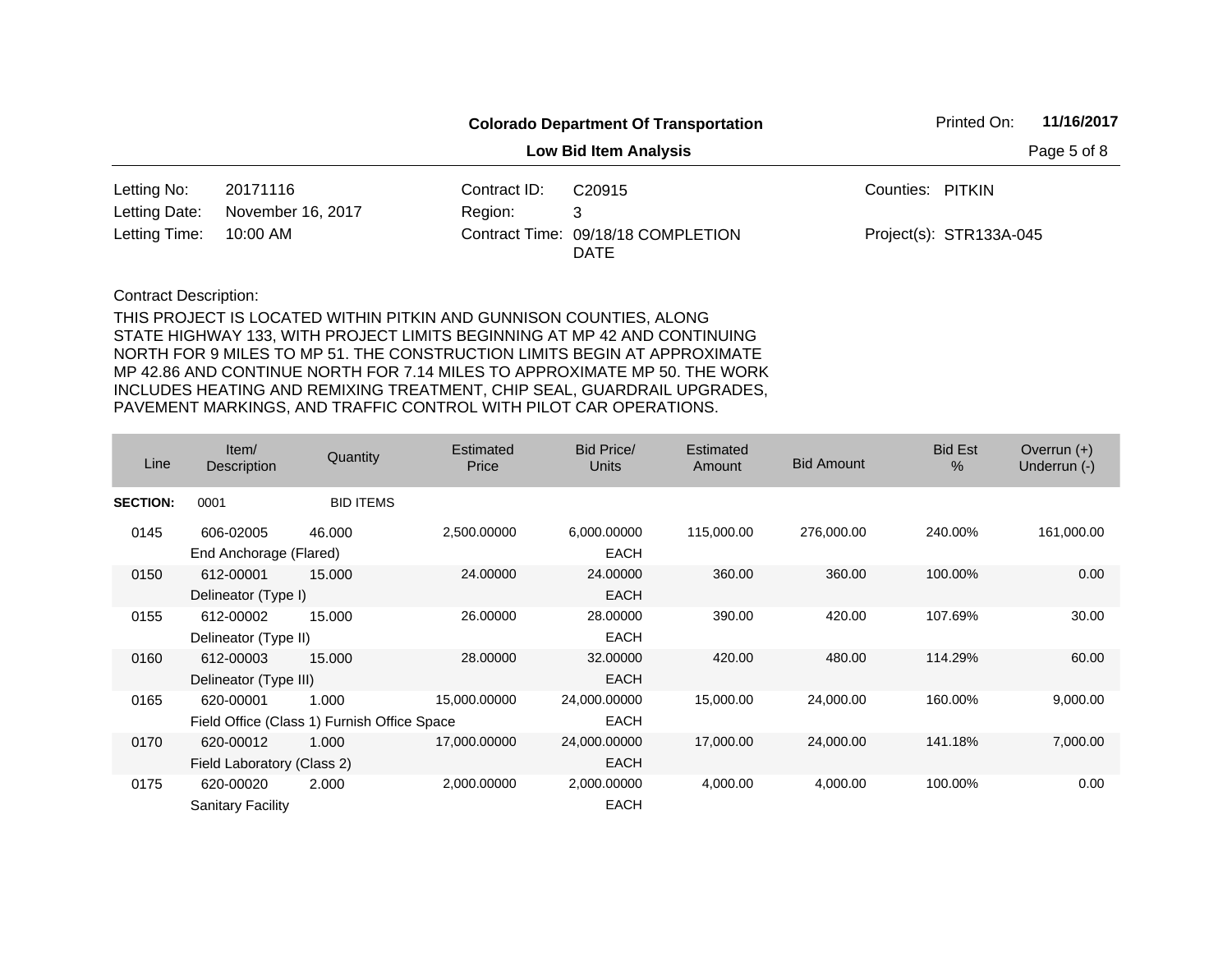| <b>Colorado Department Of Transportation</b> |                   |              |                                            | 11/16/2017<br>Printed On: |                         |             |
|----------------------------------------------|-------------------|--------------|--------------------------------------------|---------------------------|-------------------------|-------------|
|                                              |                   |              | <b>Low Bid Item Analysis</b>               |                           |                         | Page 6 of 8 |
| Letting No:                                  | 20171116          | Contract ID: | C <sub>20915</sub>                         | Counties: PITKIN          |                         |             |
| Letting Date:                                | November 16, 2017 | Region:      | 3                                          |                           |                         |             |
| Letting Time:                                | 10:00 AM          |              | Contract Time: 09/18/18 COMPLETION<br>DATE |                           | Project(s): STR133A-045 |             |

| Line            | Item $/$<br>Description                        | Quantity                                        | Estimated<br>Price | <b>Bid Price/</b><br>Units | Estimated<br>Amount | <b>Bid Amount</b> | <b>Bid Est</b><br>$\%$ | Overrun $(+)$<br>Underrun (-) |
|-----------------|------------------------------------------------|-------------------------------------------------|--------------------|----------------------------|---------------------|-------------------|------------------------|-------------------------------|
| <b>SECTION:</b> | 0001                                           | <b>BID ITEMS</b>                                |                    |                            |                     |                   |                        |                               |
| 0180            | 626-00000<br>Mobilization                      | 1.000                                           | 150,000.00000      | 382,000.00000<br>L S       | 150,000.00          | 382,000.00        | 254.67%                | 232,000.00                    |
| 0185            | 626-01103                                      | 1.000<br>Public Information Services (Tier III) | 20,000.00000       | 6,000.00000<br>L S         | 20,000.00           | 6,000.00          | 30.00%                 | $-14,000.00$                  |
| 0190            | 627-00008                                      | 820,000<br>Modified Epoxy Pavement Marking      | 80.00000           | 76.00000<br>GAL            | 65,600.00           | 62,320.00         | 95.00%                 | $-3,280.00$                   |
| 0195            | 627-00011                                      | 564.000<br>Pavement Marking Paint (Waterborne)  | 55.00000           | 28.00000<br>GAL            | 31,020.00           | 15,792.00         | 50.91%                 | $-15,228.00$                  |
| 0200            | 630-00000<br>Flagging                          | 2,000.000                                       | 30.00000           | 30.00000<br><b>HOUR</b>    | 60,000.00           | 60,000.00         | 100.00%                | 0.00                          |
| 0205            | 630-00001<br>Pilot Car Operation               | 480.000                                         | 50.00000           | 50.00000<br><b>HOUR</b>    | 24,000.00           | 24,000.00         | 100.00%                | 0.00                          |
| 0210            | 630-00007<br><b>Traffic Control Inspection</b> | 16.000                                          | 250.00000          | 400.00000<br><b>DAY</b>    | 4,000.00            | 6,400.00          | 160.00%                | 2,400.00                      |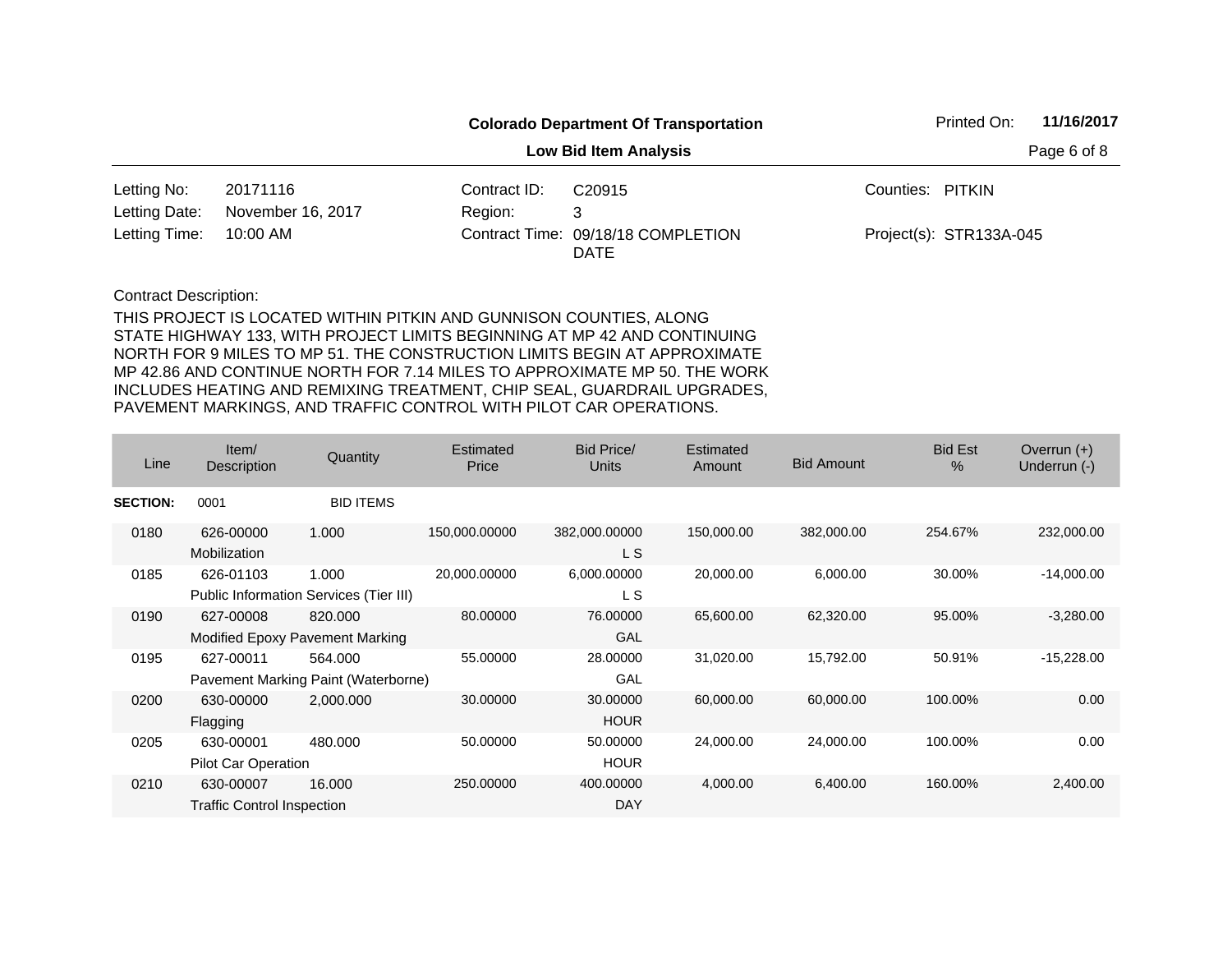| <b>Colorado Department Of Transportation</b> |                   |              |                                            | 11/16/2017<br>Printed On: |                         |  |
|----------------------------------------------|-------------------|--------------|--------------------------------------------|---------------------------|-------------------------|--|
|                                              |                   |              |                                            | Page 7 of 8               |                         |  |
| Letting No:                                  | 20171116          | Contract ID: | C <sub>20915</sub>                         | Counties: PITKIN          |                         |  |
| Letting Date:                                | November 16, 2017 | Region:      | 3                                          |                           |                         |  |
| Letting Time:                                | 10:00 AM          |              | Contract Time: 09/18/18 COMPLETION<br>DATE |                           | Project(s): STR133A-045 |  |

| Line            | Item/<br>Description                           | Quantity                                           | Estimated<br>Price | Bid Price/<br><b>Units</b> | <b>Estimated</b><br>Amount | <b>Bid Amount</b> | <b>Bid Est</b><br>$\%$ | Overrun $(+)$<br>Underrun (-) |
|-----------------|------------------------------------------------|----------------------------------------------------|--------------------|----------------------------|----------------------------|-------------------|------------------------|-------------------------------|
| <b>SECTION:</b> | 0001                                           | <b>BID ITEMS</b>                                   |                    |                            |                            |                   |                        |                               |
| 0215            | 630-00012<br><b>Traffic Control Management</b> | 40.000                                             | 750.00000          | 1,100.00000<br><b>DAY</b>  | 30,000.00                  | 44,000.00         | 146.67%                | 14,000.00                     |
| 0220            | 630-80341                                      | 14.000<br>Construction Traffic Sign (Panel Size A) | 35.00000           | 44.00000<br><b>EACH</b>    | 490.00                     | 616.00            | 125.71%                | 126.00                        |
| 0225            | 630-80342                                      | 69,000<br>Construction Traffic Sign (Panel Size B) | 45.00000           | 55.00000<br><b>EACH</b>    | 3,105.00                   | 3,795.00          | 122.22%                | 690.00                        |
| 0230            | 630-80344                                      | 608,000<br>Construction Traffic Sign (Special)     | 25,00000           | 20.00000<br><b>SF</b>      | 15,200.00                  | 12,160.00         | 80.00%                 | $-3,040.00$                   |
| 0235            | 630-80359<br>Portable Message Sign Panel       | 130,000                                            | 60.00000           | 90.00000<br><b>DAY</b>     | 7,800.00                   | 11,700.00         | 150.00%                | 3,900.00                      |
| 0240            | 630-80360<br>Drum Channelizing Device          | 20,000                                             | 30.00000           | 20.00000<br><b>EACH</b>    | 600.00                     | 400.00            | 66.67%                 | $-200.00$                     |
| 0245            | 630-80363<br>(Flashing)                        | 5.000<br>Drum Channelizing Device (With Light)     | 35,00000           | 24.00000<br><b>EACH</b>    | 175.00                     | 120.00            | 68.57%                 | $-55.00$                      |